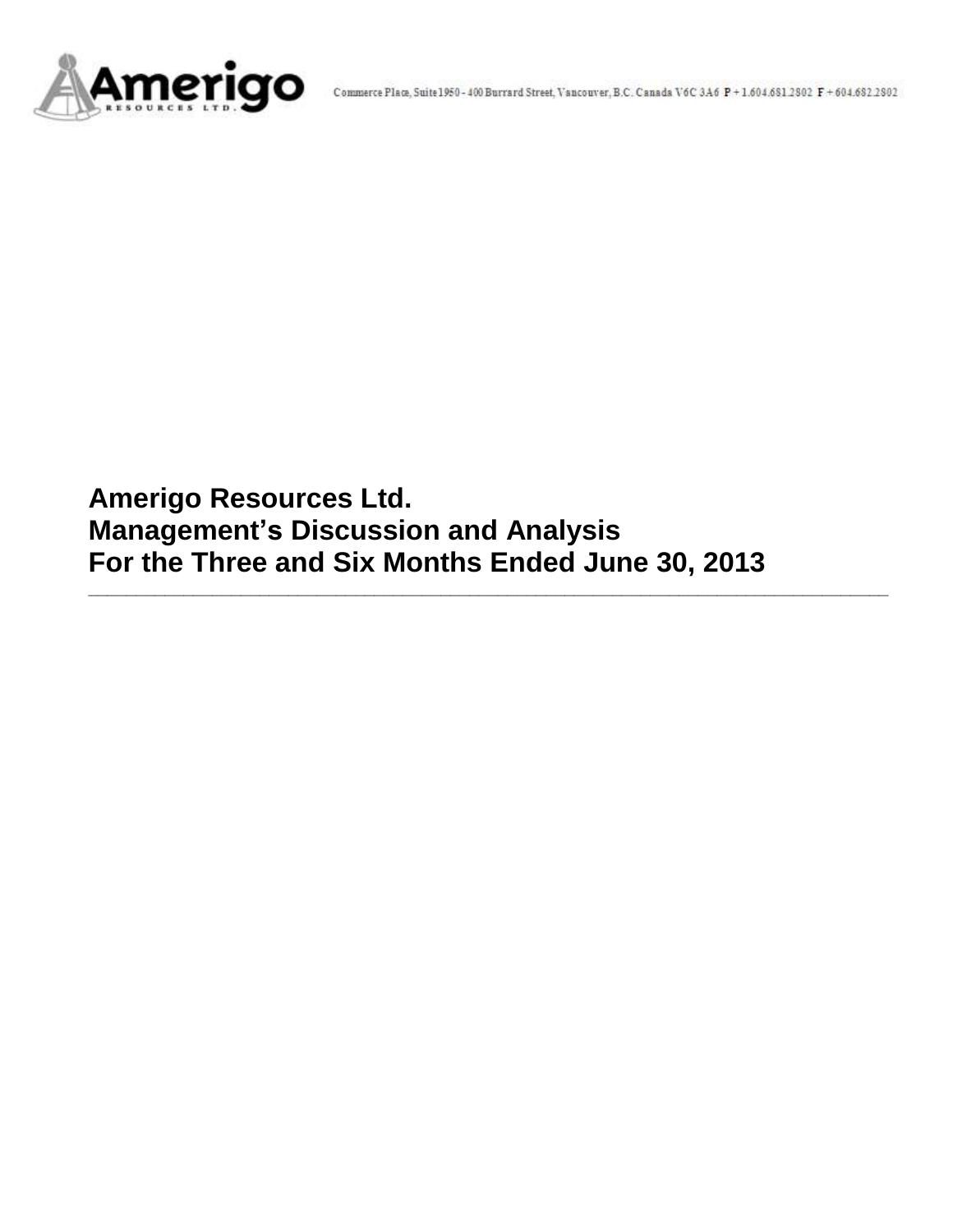# *T A B L E of C O N T E NT S*

This Management's Discussion & Analysis ("MD&A") is comprised of the following sections:

- 1. **Company Profile**  An executive summary of Amerigo's business and its long-term contractual relationship with Codelco-El Teniente…(PAGE 3)
- 2. **Introduction**  Information on accounting principles, reporting currency and other background factors to facilitate the understanding of this MD&A and related condensed consolidated interim financial statements... (PAGE 3)
- 3. **Highlights and Significant Events** A summary of the key operating and financial metrics of the Company during the three months ended June 30, 2013 ("Q2-2013") and as at June 30, 2013…(PAGE 4)
- 4. **Five-Quarter Financial Results and Summary Cash Flow Information** A summary of financial results and uses and sources of cash presented on a quarterly basis for the most recent five reporting quarters... (PAGE 6)
- 5. **Operating Results** An analysis of the Company's production, sales, cash cost and total cost for Q2-2013 and compared to the three months ended June 30, 2012 ("Q2-2012")… (PAGE 7)
- 6. **Financial Results for Q2-2013** An analysis of the Company's financial performance during Q2- 2013, compared to the Company's performance during Q2-2012 and during the six months ended June 30, 2013 ("YTD-2013") compared to the six months ended June 30, 2012 ("YTD-2012")…(PAGE 11)
- 7. **Comparative Periods** A summary of financial data for the Company's most recent eight reporting quarters…(PAGE 14)
- 8. **Liquidity and Capital Resources** Review of the Company's cash flow during Q2-2013 and analysis of the Company's liquidity and financial position as at June 30, 2013…(PAGE 15)
- 9. **Outlook** Update of the Company's activities and management's production and operations forecasts for the year ending December 31, 2013 ("fiscal 2013")…(PAGE 18)
- 10. **Subsequent Events** Disclosure on events subsequent to June 30, 2013… (PAGE 18)
- 11. **Cauquenes Expansion** … (PAGE 19)
- 12. **Other** –Disclosure of related party transactions and other MD&A requirements...(PAGE 19)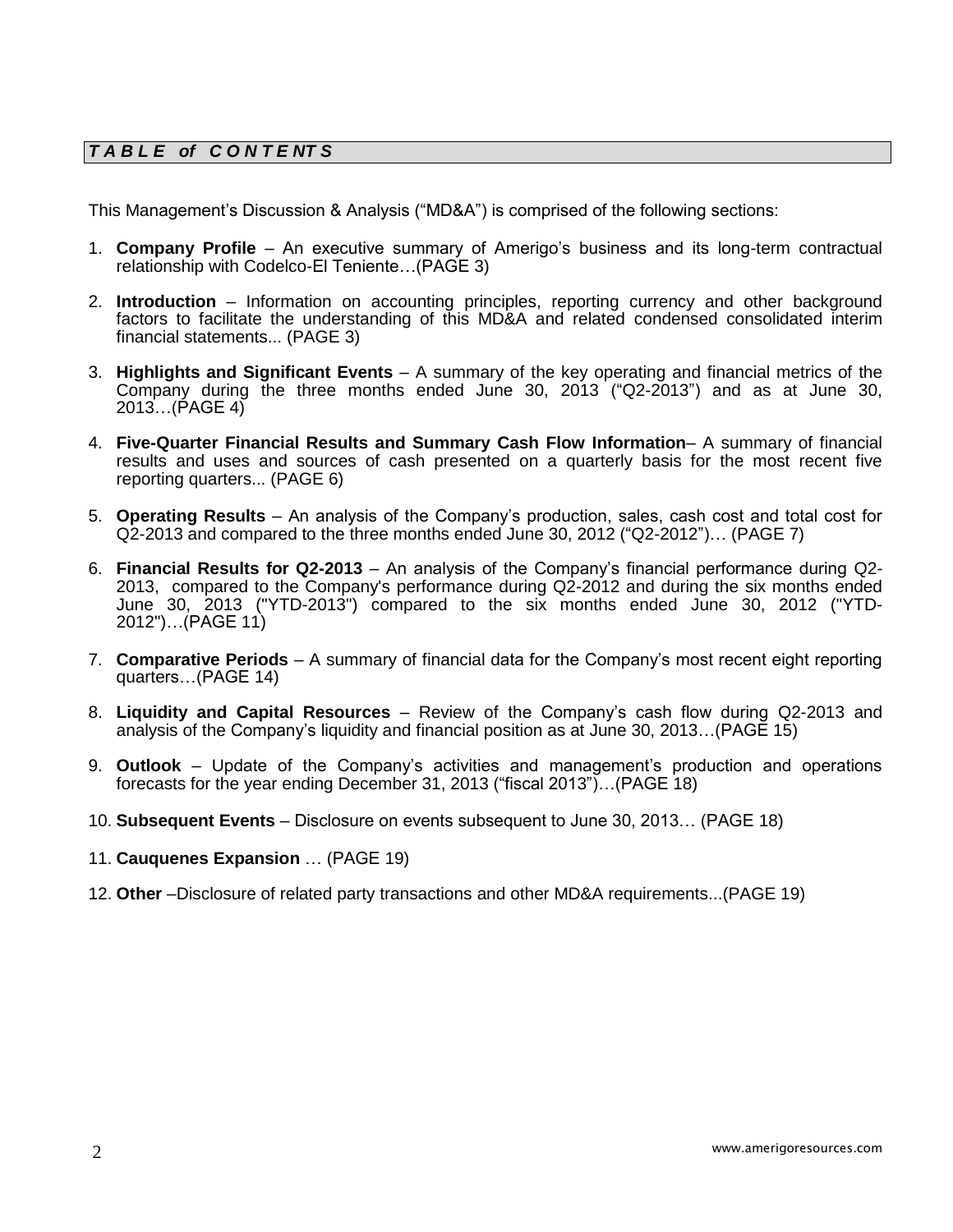### *REPORTED IN U.S. DOLLARS, EXCEPT WHERE INDICATED OTHERWISE.*

### *COMPANY PROFILE*

Amerigo Resources Ltd. ("Amerigo") owns a 100% interest in Minera Valle Central S.A. ("MVC"), a Chilean company that produces copper and molybdenum and has a long-term contractual relationship with the El Teniente Division of Corporación Nacional del Cobre de Chile ("Codelco") to treat fresh and old tailings from Codelco's El Teniente mine, the largest underground copper mine in the world. El Teniente commenced operations in 1904 and has a remaining mine life that is estimated to run for decades. Since MVC was built in 1992, Codelco has almost doubled production from El Teniente, and Codelco's mine plans contemplate continued expansion of operations at El Teniente for the foreseeable future.

The fresh tailings are supplied from El Teniente's current production. The old tailings are recovered from Colihues, a tailings deposit located near MVC's plant that originally contained more than 200 million tonnes of material. The copper grade of the old tailings in Colihues is more than 2 times that of the fresh tailings.

Subsequent to June 30, 2013, the Company received official notice that the board of directors of Codelco has approved the major terms of an agreement between Codelco's El Teniente Division and MVC, granting MVC the rights to process the historic tailings in the Cauquenes deposit located near MVC's plant and extending the fresh tailings contract to 2037. See *Subsequent Events* and *Cauquenes Expansion.*

Amerigo's shares are listed for trading on the Toronto Stock Exchange ("TSX"), the OTCQX Stock Exchange in the United States and the Lima Stock Exchange in Peru.

### *INTRODUCTION*

The following MD&A of the results of operations and financial position of Amerigo together with its subsidiaries (collectively, the "Company"), is prepared as of August 1, 2013, and should be read in conjunction with the Company's condensed consolidated interim financial statements and related notes for the six months ended June 30, 2013 and the Company's audited consolidated financial statements and related notes for the year ended December 31, 2012.

The MD&A's objective is to help the reader understand the factors affecting the Company's current and future financial performance.

The Company's financial statements are reported under International Financial Reporting Standards ("IFRS") issued by the International Accounting Standards Board ("IASB"). The disclosure of financial data and results in this MD&A is also reported under IFRS, except non-GAAP measures and when indicated otherwise.

Reference is made in this MD&A to various non-GAAP measures such as cash flow per share from operating activities, cash cost and total cost. Cash cost and total cost are terms that do not have a standardized meaning but are widely used in the mining industry as performance indicators.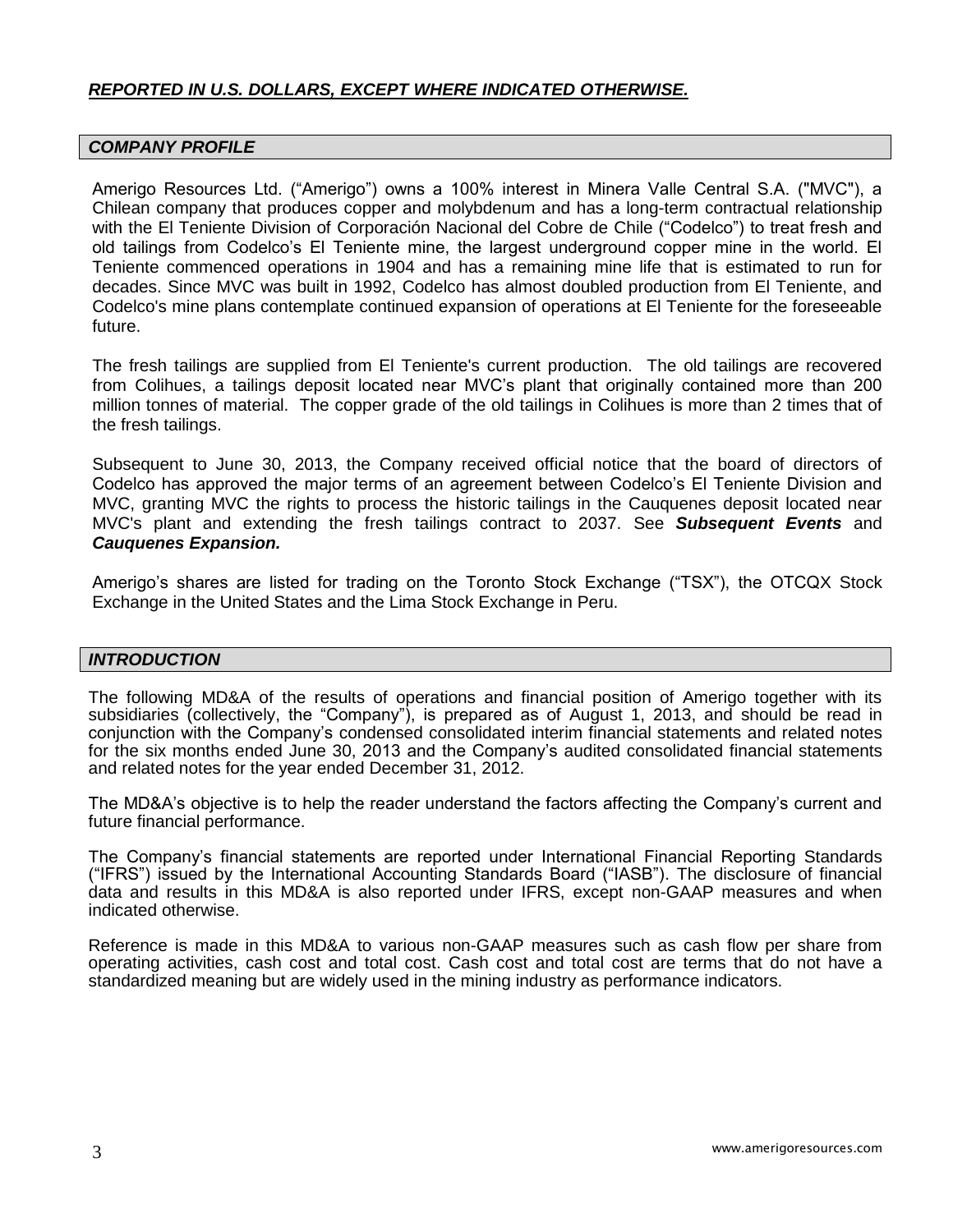## **Comparative Overview**

|                                                   | Three months ended June 30, |         |           |        |  |
|---------------------------------------------------|-----------------------------|---------|-----------|--------|--|
|                                                   | 2013                        | 2012    | Change    |        |  |
|                                                   |                             |         |           | %      |  |
| Copper produced, million pounds                   | 9.55                        | 11.57   | (2.02)    | (17%)  |  |
| Copper sold, million pounds                       | 9.44                        | 10.76   | (1.32)    | (12%)  |  |
| Molybdenum produced, pounds                       | 176,155                     | 228,932 | (52, 777) | (23%)  |  |
| Molybdenum sold, pounds                           | 177,845                     | 243,263 | (65, 418) | (27%)  |  |
| Percentage of copper production from old tailings | 37%                         | 42%     |           | (5%)   |  |
| Revenue (\$ thousands)                            | 31,446                      | 40,013  | (8, 567)  | (21%)  |  |
| Cost of sales $1$ (\$ thousands)                  | 31,203                      | 40,092  | (8,889)   | (22%)  |  |
| El Teniente royalty costs (\$ thousands)          | 7,317                       | 9,589   | (2,272)   | (24%)  |  |
| Gross profit (loss) (\$ thousands)                | 243                         | (79)    | 322       |        |  |
| Net (loss) profit (\$ thousands)                  | (837)                       | (1,002) | 165       | (16%)  |  |
| Operating cash flow (\$ thousands)                | 4,142                       | 3,643   | 499       | 14%    |  |
| Cash flow paid for plant expansion (\$ thousands) | (3,676)                     | (7,663) | 3,987     | (52%)  |  |
| Cash and cash equivalents (\$ thousands)          | 3,881                       | 7,592   | (3,711)   | (49%)  |  |
| Bank debt (\$ thousands)                          |                             | 3,366   | (3,366)   | (100%) |  |
| Average realized copper price per pound           | 3.40                        | 3.74    | (0.34)    | (9%)   |  |
| Cash cost per pound <sup>2</sup>                  | 2.24                        | 2.61    | (0.37)    | (14%)  |  |
| Total cost per pound <sup>3</sup>                 | 3.48                        | 3.77    | (0.29)    | (8%)   |  |

<sup>1</sup> Includes El Teniente royalty costs

<sup>2, 3</sup> Cash cost and total cost per pound are non-GAAP measures mentioned throughout this MD&A. Please refer to page 10 of this MD&A for a reconciliation of these measures to GAAP.

### **Financial results**

- Revenue was \$31.4 million, compared to \$40 million in Q2-2012. Revenues decreased 21% due to lower copper and molybdenum sales volume and lower average metal prices.
- Cost of sales was \$31.2 million, compared to \$40.1 million in Q2-2012, a decrease of 22% driven by lower production levels and substantially reduced power costs mainly as a result of the change in the Company's power contract from a variable to a lower fixed rate.
- Gross profit was \$243,000, compared to a gross loss of \$79,000 in Q2-2012.
- Net loss was \$837,000, compared to a net loss of \$1 million in Q2-2012.

### **Production**

- The Company produced 9.6 million pounds of copper, 17% lower than the 11.6 million pounds produced in Q2-2012.
- Molybdenum production was 176,155 pounds, 23% lower than the 228,932 pounds produced in Q2- 2012.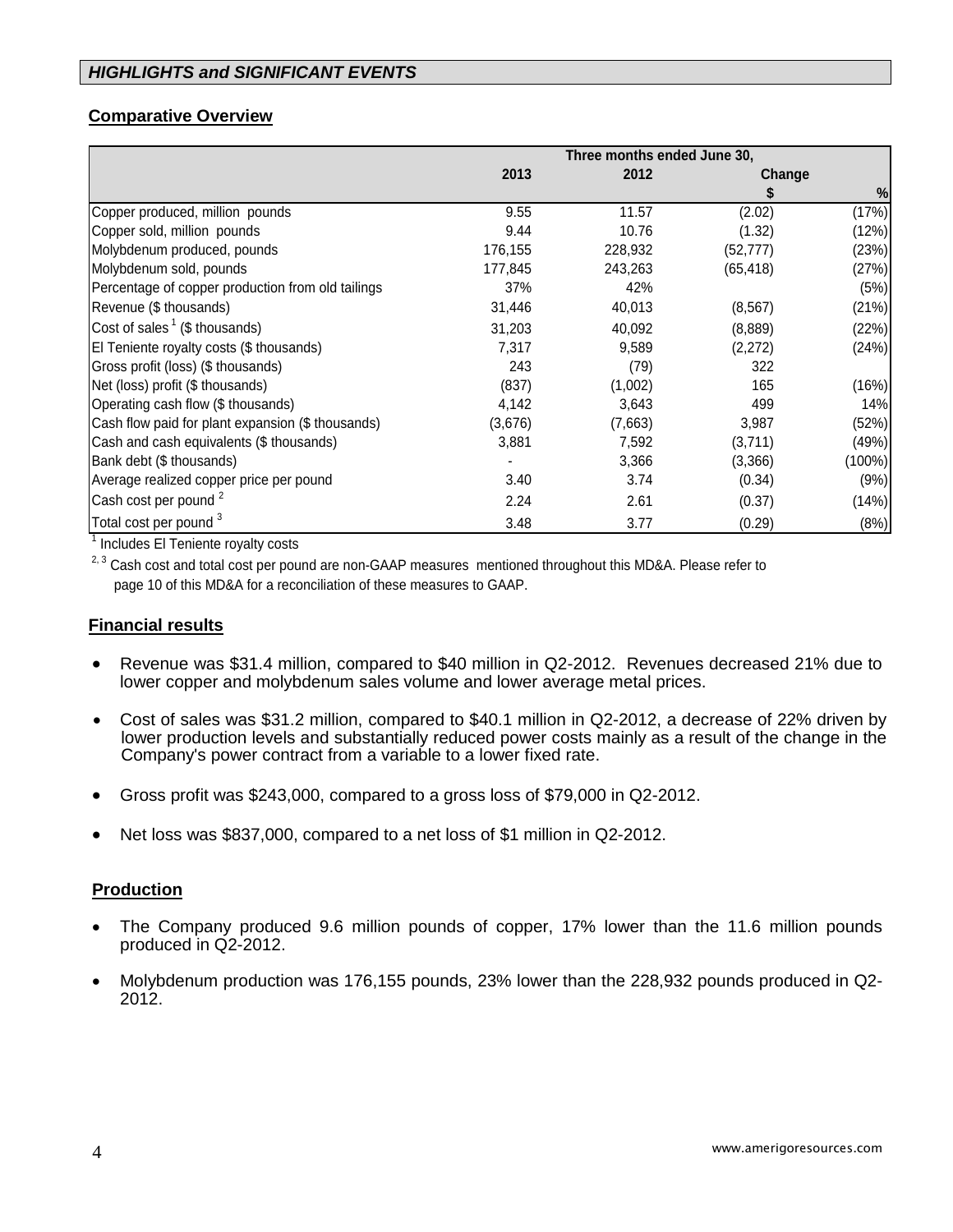### **Revenue**

 Revenue decreased to \$31.4 million, compared to \$40 million in Q2-2012, due to lower production levels and lower metal prices. The Company's copper selling price before smelting, refining and other charges was \$3.40/lb compared to \$3.74/lb in Q2-2012, and the Company's molybdenum selling price was \$11.00/lb compared to \$14.02/lb in Q2-2012.

## **Costs**

- Cash cost (the aggregate of smelting, refining and other charges, production costs net of inventory adjustments and molybdenum-related net benefits, administration and transportation costs) before El Teniente royalty was \$2.24/lb, compared to \$2.61/lb in Q2-2012. Cash costs decreased in Q2- 2013 mostly as a result of a \$0.56/lb reduction in power costs.
- Total cost (the aggregate of cash cost, El Teniente royalty, depreciation and accretion) was \$3.48/lb compared to \$3.77/lb in Q2-2012.
- Power costs in Q2-2013 were \$5.1 million (\$0.0858/kwh) compared to \$12.7 million (\$0.1947/kwh) in Q2-2012. Similar lower power cost levels are expected to December 31, 2017, the end of the term of MVC's current power contract.
- Total El Teniente royalties were \$7.3 million in Q2-2013, compared to \$9.6 million in Q2-2012, due to lower production and metal prices.

### **Cash and Financing Activities**

Cash balance was \$3.9 million at June 30, 2013 compared to \$9.3 million at December 31, 2012.

### **Investments**

- Cash payments for capital expenditures ("Capex") were \$3.7 million, compared to \$7.7 million in Q2- 2012, and were funded from operating cash flow and cash at hand. YTD cash payments for Capex were \$7.3 million, compared to \$16.3 million in 2012.
- Capex incurred in Q2-2013 totaled \$3 million (Q2-2012: \$8.4 million) and included project investments in connection with Cauquenes engineering and permitting and sustaining Capex projects. YTD-2013 incurred Capex totaled \$5 million (YTD-2012: \$15.8 million).
- The Company's investments in Candente Copper Corp. and Los Andes Copper Ltd. had an aggregate fair value of \$2.9 million at June 30, 2013 (December 31, 2012: \$4.1 million).

### **Outlook**

The following are forward looking statements. Please refer to *Cautionary Statement of Forward Looking Information* on page 22 of this MD&A, where we list the material risk factors that could cause actual results to differ from these forward looking statements. The Company has arrived at these Forward Looking Statements based on MVC's actual operating results YTD-2013 and production and operational projections for the remainder of 2013.

 Management guidance for 2013 production remains at the lower end of the range of 45 to 50 million pounds of copper and 700,000 pounds of molybdenum. As a result of a slide in a Colihues working area and consequent change in mine plan, Colihues extraction rates and grades have been negatively affected but are expected to improve in the second half of the year.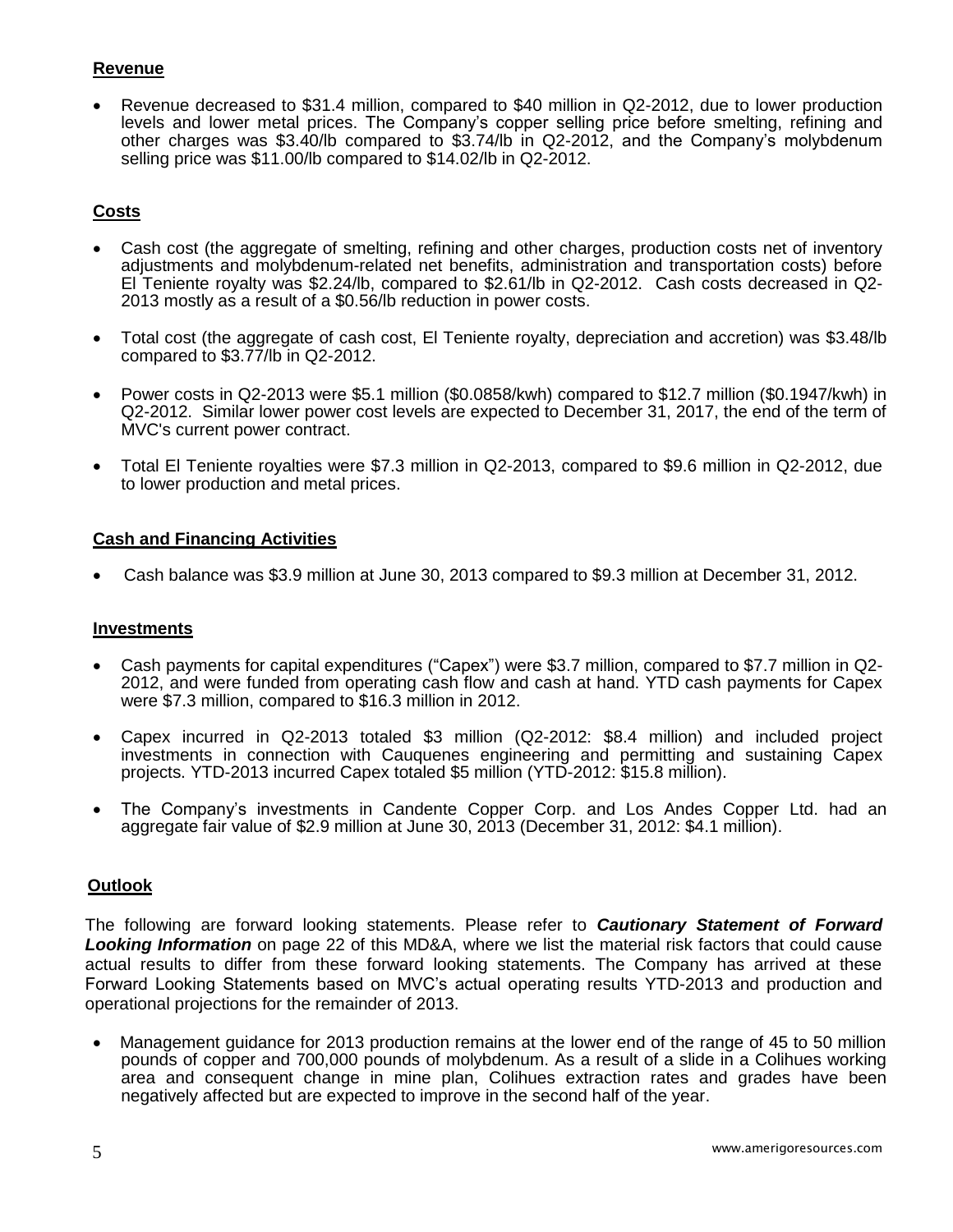- Projected cash cost for 2013 continues to be between \$1.95/lb and \$2.15/lb Cu.
- Excluding the Cauquenes project, 2013 estimated Capex at MVC continues to be approximately \$7.2 million, with \$2.4 million for Cauquenes engineering and permitting.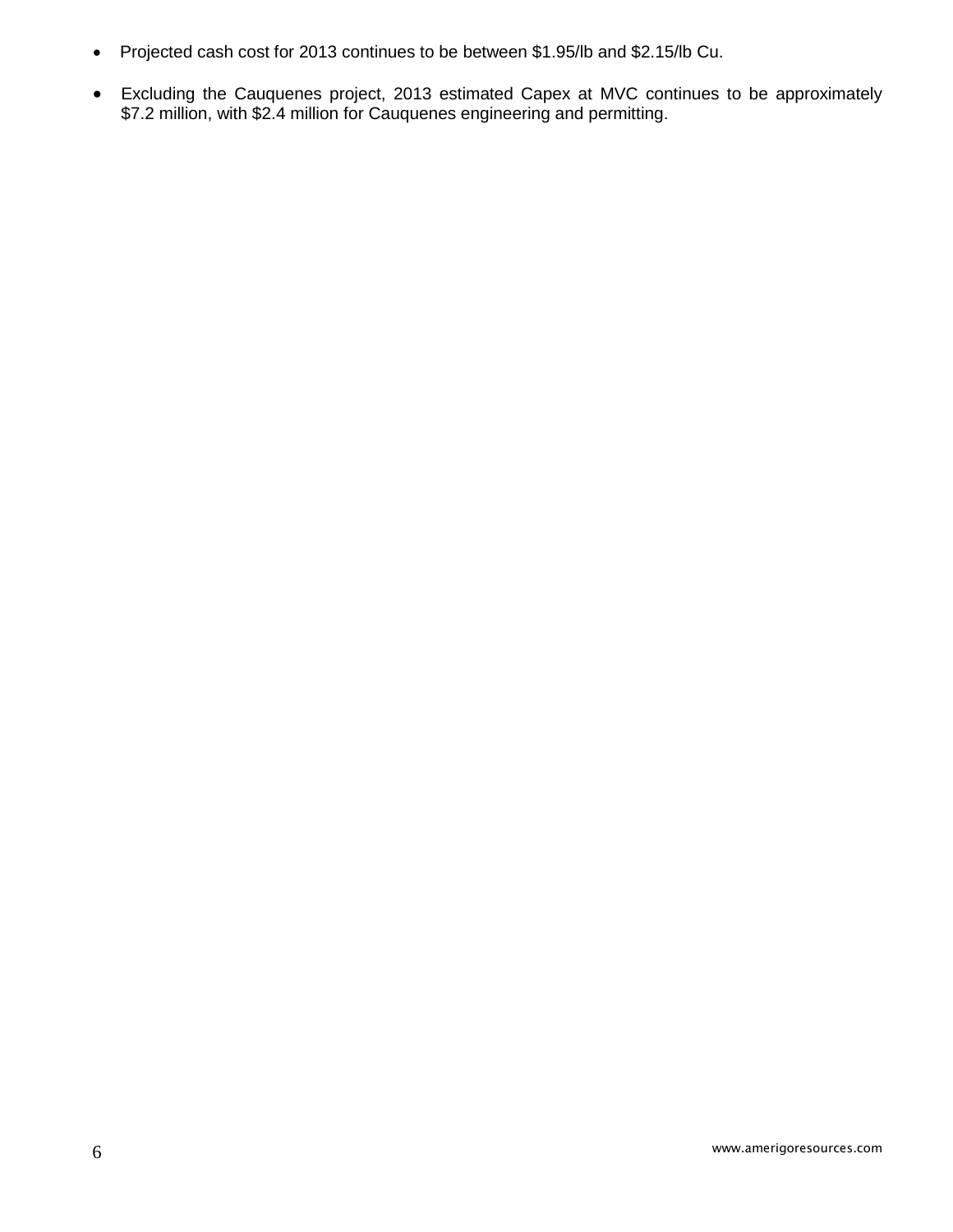# *SUMMARY OF FINANCIAL RESULTS Q2-2012 TO Q2-2013*

|                                                                       | Q2-2013       | Q1-2013 | Q4-2012   | Q3-2012     | Q2-2012 |
|-----------------------------------------------------------------------|---------------|---------|-----------|-------------|---------|
| Copper production, million pounds                                     | 9.55          | 12.83   | 13.56     | 12.70       | 11.57   |
| Copper sales, million pounds                                          | 9.44          | 12.48   | 13.71     | 13.02       | 10.76   |
| Moly production - pounds                                              | 176,155       | 258,301 | 290,705   | 321,788     | 228,932 |
| Moly sales - pounds                                                   | 177,845       | 240,744 | 286,075   | 337,818     | 243,263 |
| Financial results (\$ thousands)                                      |               |         |           |             |         |
| Revenue                                                               | 31,446        | 43,161  | 47,017    | 44,231      | 40,013  |
| Cost of sales                                                         |               |         |           |             |         |
| Production costs                                                      | 17,867        | 21,332  | 30,633    | 30,057      | 24,887  |
| El Teniente royalty                                                   | 7,317         | 10,700  | 12,421    | 10,179      | 9,589   |
| Depreciation and amortization                                         | 4,462         | 4,161   | 4,070     | 4,051       | 3,905   |
| Administration                                                        | 1,195         | 1,384   | 1,500     | 1,515       | 1,274   |
| Transportation                                                        | 362           | 460     | 483       | 483         | 437     |
|                                                                       | 31,203        | 38,037  | 49,107    | 46,285      | 40,092  |
| Gross profit (loss)                                                   | 243           | 5,124   | (2,090)   | (2,054)     | (79)    |
| Other expenses                                                        |               |         |           |             |         |
| Office and general expenses                                           | 186           | 406     | 226       | 371         | 253     |
| Salaries, management and professional fees                            | 418           | 375     | 895       | 516         | 371     |
| Share-based payment compensation                                      | 21            | 31      | 106       | 214         | 376     |
| Royalties to related parties<br>Bad debt recovery                     | (299)<br>(52) | 100     | 1,110     | 85<br>(683) | (30)    |
|                                                                       | 274           | 912     | 2,337     | 503         | 970     |
| Other gains and losses                                                |               |         |           |             |         |
| Foreign exchange expenses (gains)                                     | 1,003         | (98)    | 895       | (900)       | 411     |
| Other gains                                                           | (101)         | (111)   | (187)     | (134)       | (187)   |
|                                                                       | 902           | (209)   | 708       | (1,034)     | 224     |
| Operating (loss) profit                                               | (933)         | 4,421   | (5, 135)  | (1,523)     | (1,273) |
| Finance costs                                                         | 114           | 185     | 429       | 251         | 177     |
| (Loss) profit before tax                                              | (1,047)       | 4,236   | (5, 564)  | (1,774)     | (1,450) |
| Income tax (recovery) expense                                         | (210)         | 998     | (253)     | 2,415       | (448)   |
| (Loss) profit for the period                                          | (837)         | 3,238   | (5,311)   | (4, 189)    | (1,002) |
| Earnings (loss) per share - basic                                     | (0.01)        | 0.02    | (0.03)    | (0.02)      | (0.01)  |
| Earnings (loss) per share - diluted                                   | (0.01)        | 0.02    | (0.03)    | (0.02)      | (0.01)  |
| Cash cost (\$/lb)                                                     | 2.24          | 1.99    | 2.50      | 2.57        | 2.61    |
| Total cost (\$/lb)                                                    | 3.48          | 3.15    | 3.72      | 3.69        | 3.77    |
| Uses and sources of cash (\$thousands)                                |               |         |           |             |         |
| Cash flow from (used in) operations                                   | 4,142         | 7,335   | (1,208)   | 2,707       | 3,643   |
|                                                                       |               |         |           |             |         |
| Cash flow from (used in) operations including working capital changes | (4, 764)      | 8,203   | (18, 479) | 33,350      | 270     |
| Cash used in investing activities                                     | (3,676)       | (3,645) | (2,837)   | (4,606)     | (7,663) |
| Cash used in dividend payments                                        |               |         | (3,460)   |             | (3,385) |
| Cash used in debt repayments                                          | (993)         | (504)   | (1,003)   | (1, 151)    | (841)   |
| Ending cash position                                                  | 3,881         | 13,280  | 9,250     | 35,649      | 7,592   |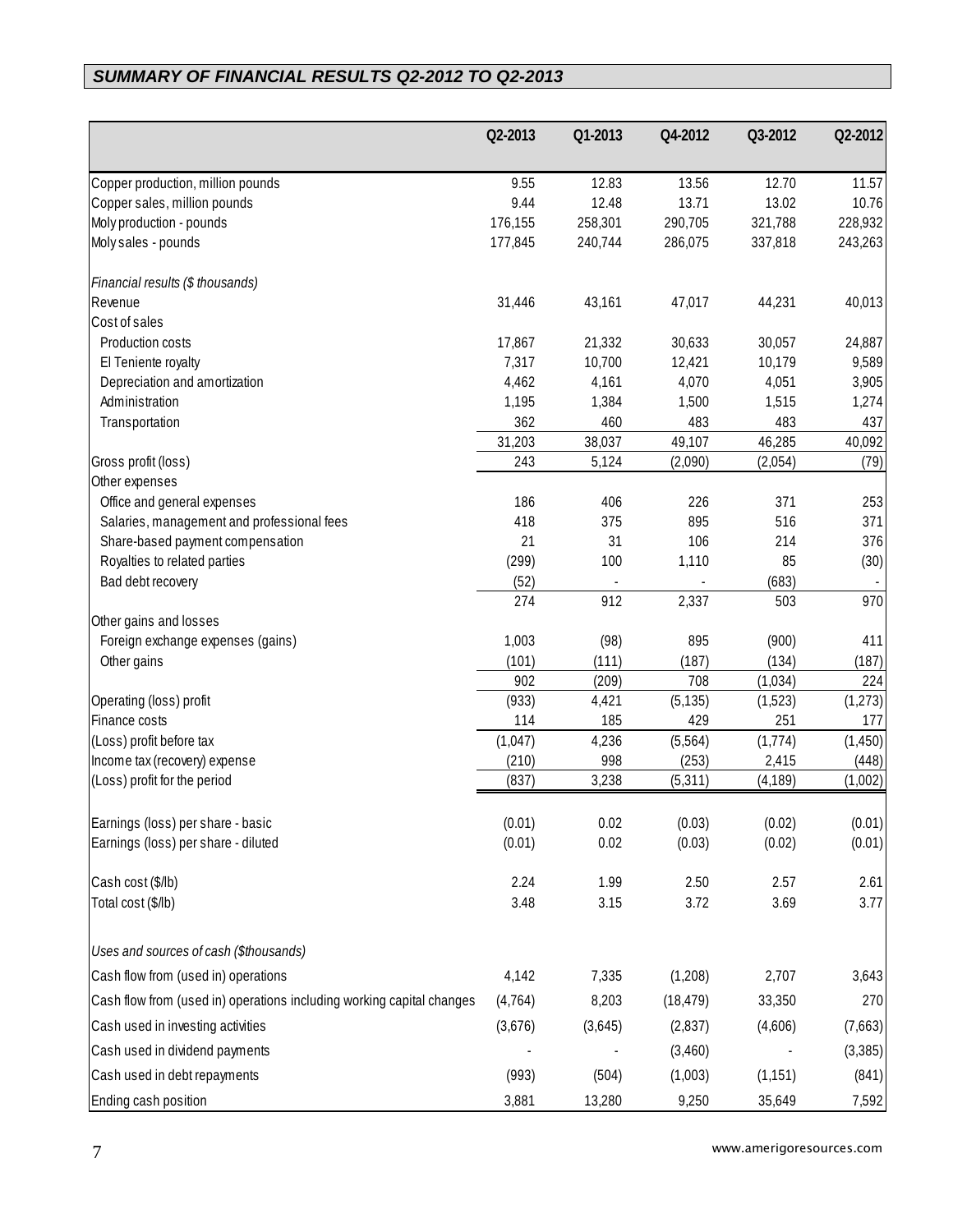### *OPERATING RESULTS*

In Q2-2013 the Company produced 9.55 million pounds of copper and 176,155 pounds of molybdenum, 17% and 23% lower, respectively, than in Q2-2012. Production was below Q2-2012 levels due to challenging mining conditions in Colihues which resulted in lower grades and extraction rates during the quarter, as well as 8 lost days of production due to annual plant maintenance shutdowns at both El Teniente and MVC.

The Company's cost of sales was 22% lower than in Q2-2012, mostly as a result of substantially lower power costs. MVC's contract with its power provider changed effective January 1, 2013 from a variable to a lower fixed rate, which contributed to net power savings of \$0.56/lb over Q2-2012 levels and continued to significantly improve MVC's operating results.

During the quarter the Company generated cash flow from operations of \$4.1 million and posted a net loss of \$837,000.

### **Production**

|                                   | Q2-2013    | Q2-2012    |
|-----------------------------------|------------|------------|
| <b>FRESH TAILINGS EL TENIENTE</b> |            |            |
| Tonnes processed                  | 10,891,273 | 11,370,872 |
| Copper grade (%)                  | 0.138%     | 0.131%     |
| Copper recovery                   | 18.4%      | 20.6%      |
| Copper produced (lbs)             | 6,081,150  | 6,781,106  |
| <b>OLD TAILINGS COLIHUES</b>      |            |            |
| Tonnes processed                  | 2,572,904  | 2,260,614  |
| Copper grade (%)                  | 0.246%     | 0.278%     |
| Copper recovery                   | 24.9%      | 34.5%      |
| Copper produced (lbs)             | 3,469,402  | 4,789,159  |
| <b>COPPER</b>                     |            |            |
| Total copper produced (lbs)       | 9,550,552  | 11,570,265 |
| Total copper sold (lbs)           | 9,437,273  | 10,762,183 |
| <b>IMOLYBDENUM</b>                |            |            |
| Total molybdenum produced (lbs)   | 176,155    | 228,932    |
| Total molybdenum sold (lbs)       | 177,845    | 243,263    |

### **Exploration and evaluation assets**

The Company's exploration and evaluation assets ("EEA") relate to costs incurred to conduct pilot tests, engineering costs and other associated costs to evaluate the potential options for the processing of tailings in Codelco's Cauquenes tailings deposit. The Company had the legal right to explore this area while it conducted negotiations to obtain the legal right to process these tailings. See *Subsequent Events*.

EEA will be reclassified to property, plant and equipment in the period of the change in status of these assets.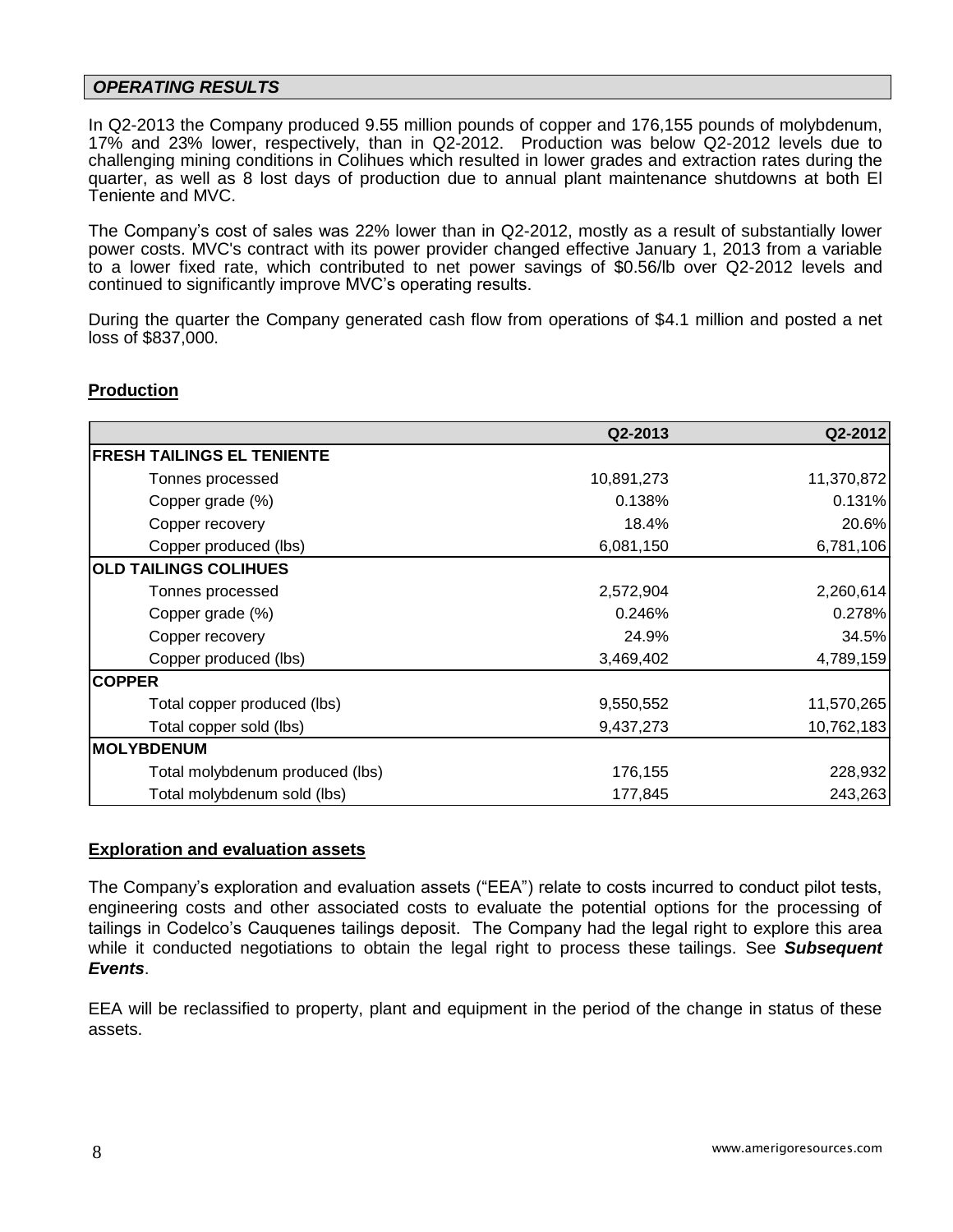### **Revenue**

|                                                           |   | Q2-2013           | Q2-2012 |
|-----------------------------------------------------------|---|-------------------|---------|
| Average LME copper price per pound                        | S | $3.24$ \$         | 3.57    |
| Average Platt's molybdenum dealer oxide price per pound 1 |   | $10.87$ \$        | 13.68   |
| Total copper net sales during the period (thousands)      |   | 29,852 \$         | 37,181  |
| Total molybdenum net sales during the period (thousands)  |   | 1,594             | 2,832   |
| Total revenue during period (thousands)                   |   | 31,446 \$         | 40,013  |
| Company's recorded copper price per pound <sup>2</sup>    |   | $3.40 \text{ } $$ | 3.74    |
| Company's recorded molybdenum price per pound 3           |   | 11.00             | 14.02   |

 $<sup>1</sup>$  Basis price for the Company's molybdenum sales.</sup>

<sup>2</sup> Copper recorded price for the period before smelting and refining charges and settlement adjustments to prior quarters' sales.

3 Molybdenum recorded price for the period before roasting charges and settlement adjustments to prior quarters' sales.

Revenue in Q2-2013 was \$31.4 million, compared to \$40 million in Q2-2012, including copper revenue of \$29.9 million (Q2-2012: \$37.2 million) and molybdenum revenue of \$1.6 million (Q2-2012: \$2.8 million). Copper and molybdenum revenues are net of smelting, refining and roasting charges.

Copper produced by the Company is sold under a sales agreement with Chile's Empresa Nacional de Minería ("Enami") that establishes a delivery schedule of monthly sales quotas. For the 2013 quotas the arrangements between the Company and Enami set the Company's copper sale price at the average market price for the preceding month ("M-1"), except for the January 2013 quota which was subject to pricing at the average LME price of the month ("M"). Accordingly, provided monthly quotas are met, all copper delivered by the Company to Enami in one month is being sold at market prices prevailing in the preceding month (except for the January quota).

From time to time the Company may enter into short term modifications to the legal structure of the royalty arrangements with El Teniente. The Company's view is that these arrangements do not change the nature of the underlying royalty arrangement.

Average LME copper prices in Q2-2013 were \$3.24/lb compared to \$3.57/lb in Q2-2012, and the Company's realized copper sales price was \$3.40/lb, compared to \$3.74/lb in Q2-2012. The difference between the average LME copper price and the Company's realized sales price is a result of the pricing terms that apply to the Company's sales in each quarter. In Q2-2013, pricing terms were M-1.

The average Platt's published molybdenum dealer oxide price in Q2-2013 was \$10.87/lb, compared to \$13.68/lb in Q2-2012, a \$2.81/lb decrease.

Molybdenum revenues were \$1.6 million, 43% lower than \$2.8 million in Q2-2012, due to a 27% sales volume reduction and a \$3.02/lb decline in realized molybdenum sale price.

Molybdenum produced by the Company is sold under a sales agreement with Chile's Molibdenos y Metales S.A. which in 2013 provides that the sale price is the average market price for the third month after delivery ("M+3"). Accordingly, none of the molybdenum sold in Q2-2013 was priced at final prices as of June 30, 2013. Sales of molybdenum are provisionally priced at the average Platt's molybdenum dealer oxide price which for June 2013 was \$10.624/lb.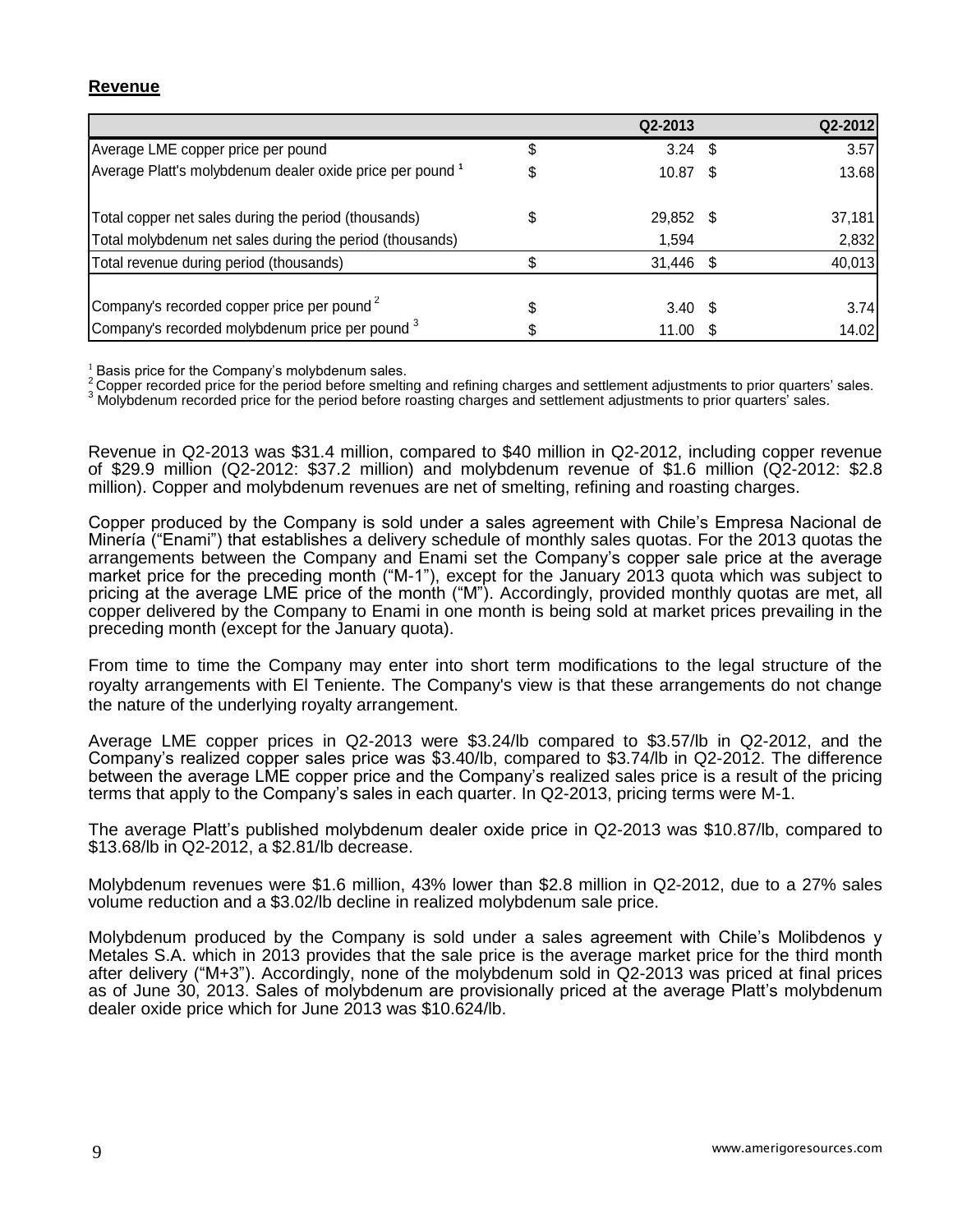### **Cash Cost and Total Cost**

Cash cost and total cost are non-GAAP measures prepared on a basis consistent with the industry standard Brook Hunt definitions. Cash cost is the aggregate of copper and molybdenum production costs net of inventory adjustments, smelting and refining charges, administration and transportation costs, minus molybdenum by-product credits. Total cost is the aggregate of cash cost, El Teniente royalty, depreciation and amortization.

A reconciliation of cost of sales to cash cost and total cost in Q2-2013 and Q2-2012 is presented below:

|                                           | Q2-2013           | Q1-2012 |
|-------------------------------------------|-------------------|---------|
| Cost of sales (thousands)                 | \$<br>$31,203$ \$ | 40,092  |
| Add (deduct):                             |                   |         |
| Smelting and refining charges (thousands) | 3,143             | 3,618   |
| Inventory adjustments (thousands)         | 446               | 2,790   |
| Molybdenum by-product credits (thousands) | (1, 594)          | (2,832) |
| Total cost (thousands)                    | \$<br>33,198 \$   | 43,668  |
| Deduct:                                   |                   |         |
| El Teniente royalties (thousands)         | (7, 317)          | (9,589) |
| Depreciation and amortization (thousands) | (4, 462)          | (3,905) |
| Cash cost (thousands)                     | \$<br>$21,419$ \$ | 30,174  |
| Pounds of copper produced                 | 9.55M             | 11.57M  |
| Cash cost (\$/lb)                         | 2.24              | 2.61    |
| Total cost (\$/lb)                        | 3.48              | 3.77    |

The Company's trailing annual and quarterly cash costs (\$/lb of copper produced) were:

|                         | Q2-2013 | Q1-2013 | Q4-2012 | Q3-2012 | Q2-2012 |
|-------------------------|---------|---------|---------|---------|---------|
| Power costs             | 0.53    | 0.50    | 0.97    | 0.90    | 1.09    |
| Grinding media          | 0.27    | 0.28    | 0.25    | 0.25    | 0.27    |
| Other direct costs 1, 2 | 1.11    | 0.92    | 0.97    | 1.15    | 1.03    |
| By-product credits      | (0.17)  | (0.18)  | (0.17)  | (0.22)  | (0.24)  |
| Smelting & refining     | 0.33    | 0.32    | 0.33    | 0.33    | 0.31    |
| Administration          | 0.13    | 0.11    | 0.11    | 0.12    | 0.11    |
| Transportation          | 0.04    | 0.04    | 0.04    | 0.04    | 0.04    |
| Cash Cost               | \$2.24  | \$1.99  | \$2.50  | \$2.57  | \$2.61  |

 $1$  In Q3-2012, a \$0.36/lb cost for the payment of bonuses to MVC workers on the signing of a four-year labour agreement was allocated mostly to other direct costs and to a lesser extent to administration costs. Normalized cash cost in Q3-2012 excluding the signing bonuses was \$2.28/lb.

 $^2$  In Q2-2012, the Company recorded a \$0.09/lb cost associated with an increase in MVC's severance provisions following the incorporation of a rigorous actuarial model for the calculation of these accruals. This cost did not represent a cash outlay.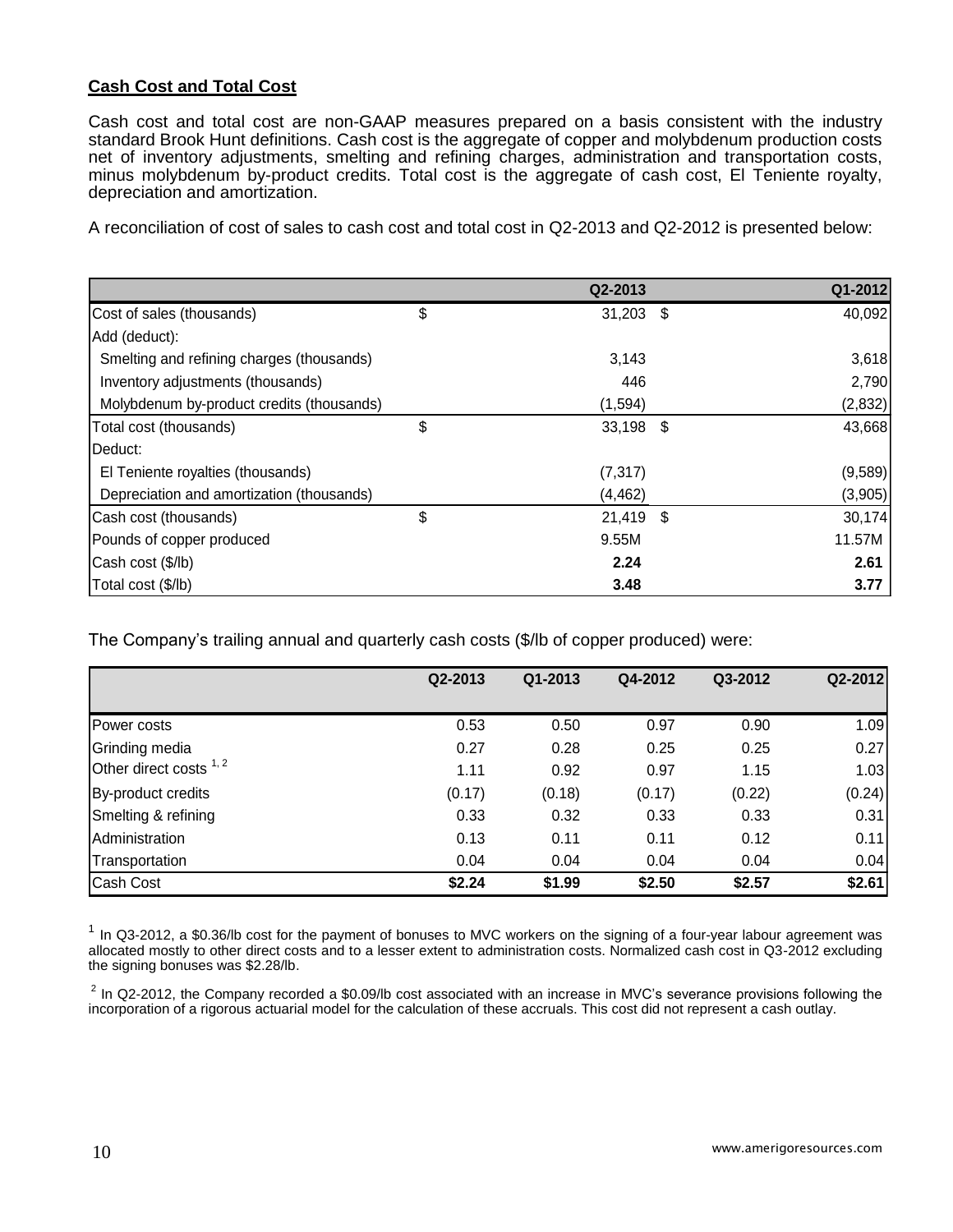Cash cost in Q2-2013 was \$0.37/lb lower than in Q2-2012. Major components of cash cost include power and grinding media costs, other direct costs (including direct labour costs), smelting/refining costs and molybdenum by-product credits.

Power is still MVC's most significant cost, and was \$0.0858/kWh in Q2-2013, compared to \$0.1947/kWh in Q2-2012. Unit power costs in Q2-2013 were \$0.53/lb, \$0.56/lb lower than in Q2-2012. These lower power cost levels are the result of a change in MVC's power supply contract from a variable to a lower fixed rate, and are expected to continue to December 31, 2017, the expiry date of MVC's current power contract.

MVC operated its generators during Q2-2013 at those times when the grid price exceeded operating costs. The economic benefit from operating the generators in Q2-2013 was \$1.5 million.

Unit grinding media costs were \$0.27/lb both in Q2-2013 and Q2-2012.

Other direct costs increased to \$1.11/lb from \$1.03/lb in Q2-2012) as a result of actual higher maintenance, copper reagents, lime and subcontractor costs and the effect of lower production in Q2- 2013. Other direct costs include labour costs of \$0.19/lb (Q2-2012: \$0.22/lb).

Molybdenum by-product credits decreased to \$0.17/lb from \$0.24/lb in Q2-2012 as a result of lower molybdenum sales volume and prices.

The Company's trailing annual and quarterly total costs (\$/lb of copper produced) were:

|                            | Q2-2013 | Q1-2013 | Q4-2012 | Q3-2012 | Q2-2012 |
|----------------------------|---------|---------|---------|---------|---------|
|                            |         |         |         |         |         |
| Cash cost                  | 2.24    | 1.99    | 2.50    | 2.57    | 2.61    |
| <b>El Teniente royalty</b> | 0.77    | 0.84    | 0.92    | 0.80    | 0.83    |
| Amortization/depreciation  | 0.47    | 0.32    | 0.30    | 0.32    | 0.33    |
| <b>Total Cost</b>          | \$3.48  | \$3.15  | \$3.72  | \$3.69  | \$3.77  |

Total cost was \$3.48/lb, compared to \$3.77/lb in Q2-2012. The most significant impact on total cost resulted from a \$0.37/lb decrease in cash cost, followed by a \$0.14/lb increase in amortization and depreciation charges and a \$0.06/lb decrease in El Teniente royalty.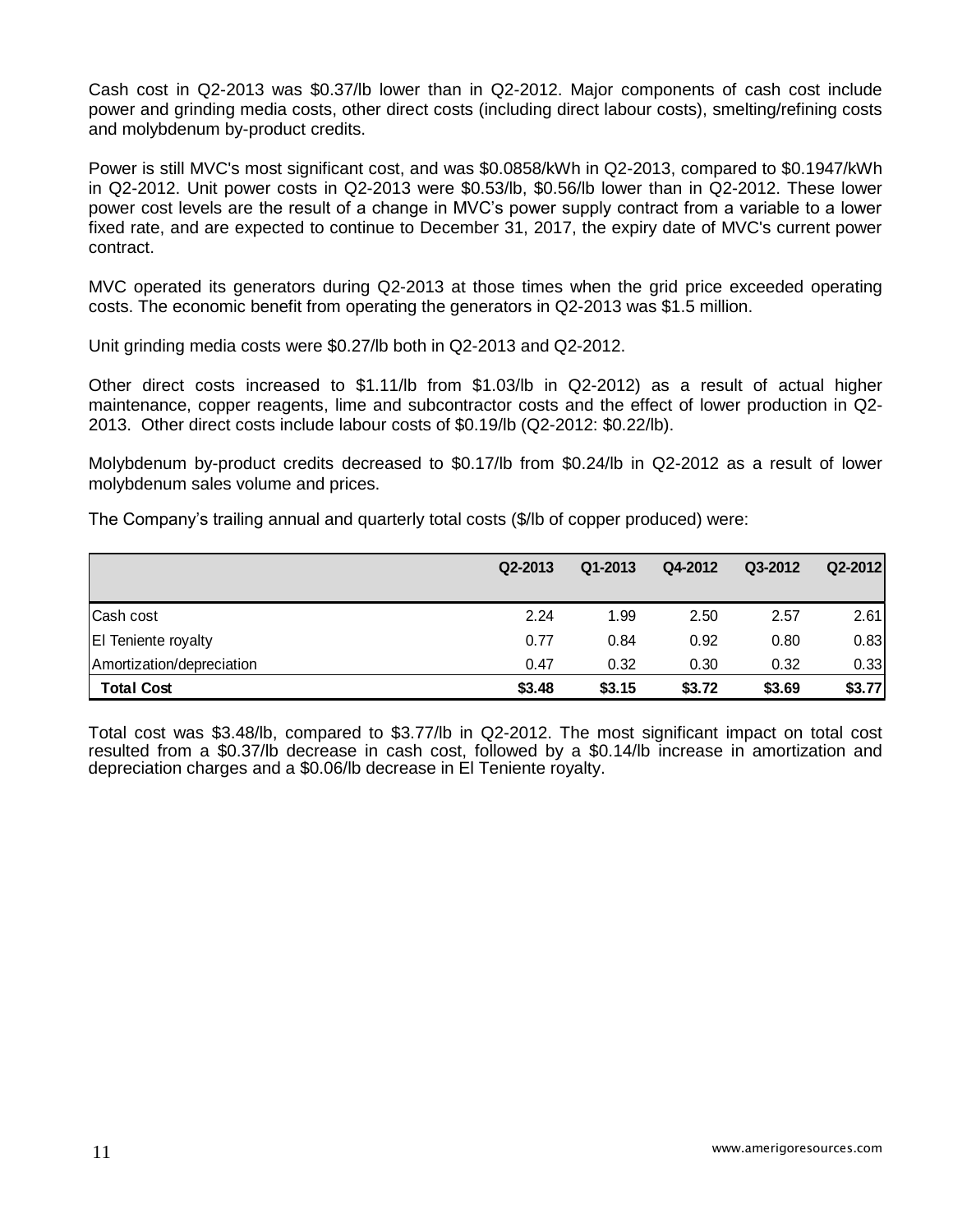### *FINANCIAL RESULTS Q2-2013*

The Company posted a net loss of \$837,000 (\$0.01 basic and diluted loss per share), compared to a net loss of \$1 million in Q2-2012 (\$0.01 basic and diluted loss per share). Gross profit was \$243,000, compared to a gross loss of \$79,000 in Q2-2012.

### **Revenue**

Revenue in Q2-2013 was \$31.4 million (Q2-2012: \$40 million).

### **Production Costs**

| (Expressed in \$ thousands)   | Q2-2013      | Q2-2012      |
|-------------------------------|--------------|--------------|
| Direct production costs       |              |              |
| Power costs                   | \$<br>5,104  | \$<br>12,659 |
| Grinding media                | 2,565        | 3,166        |
| Direct labour costs           | 1,869        | 2,471        |
| Other direct production costs | 8,329        | 6,591        |
|                               | 17,867       | 24,887       |
| <b>El Teniente royalty</b>    | 7,317        | 9,589        |
| Depreciation and amortization | 4,462        | 3,905        |
| Administration                | 1,195        | 1,274        |
| Transportation                | 362          | 437          |
| Cost of sales                 | \$<br>31,203 | \$<br>40,092 |

Direct production costs were \$17.9 million, compared to \$24.9 million in Q2-2012, a decrease of 28% in the context of Q2-2013 copper and molybdenum production decreases of 17% and 23%, respectively.

Power costs were \$7.6 million lower than in Q2-2012, resulting from a change in MVC's contract with its power provider effective January 1, 2013 from a variable to a lower fixed rate and lower production levels.

Grinding media costs of \$2.6 million were 19% lower than in Q2-2012, again due to lower production.

Direct labour costs were \$1.9 million in Q2-2013 compared to \$2.5 million in Q2-2012. In Q2-2012 labour costs were negatively affected by actuarial revisions to MVC's severance liability estimates.

Other direct production costs were \$8.3 million (Q2-2012: \$6.6 million). The most relevant other direct production costs are summarized in the following tables: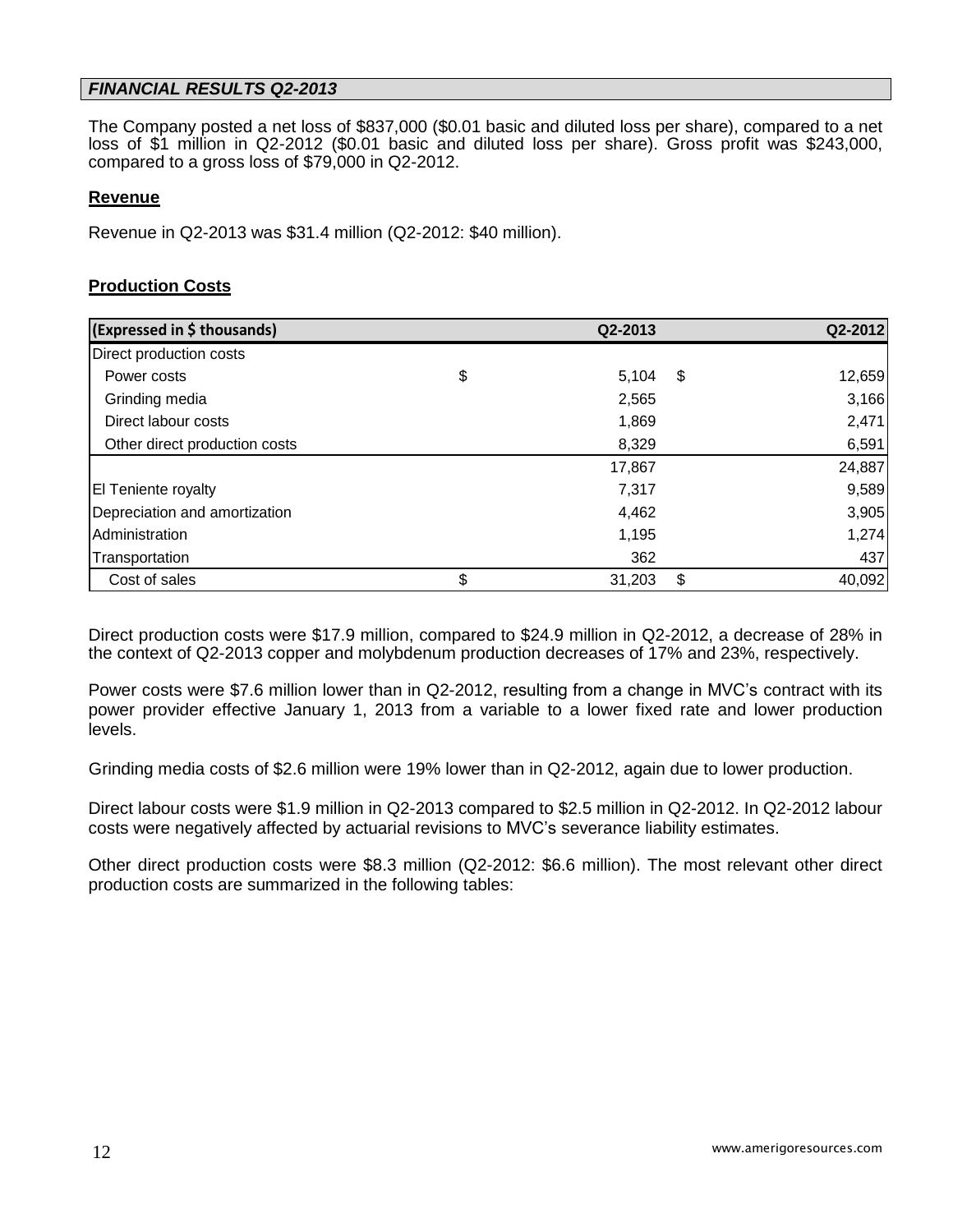| (Expressed in \$ thousands)                       | Q2-2013     |     | Q2-2012 |
|---------------------------------------------------|-------------|-----|---------|
| Other direct production costs                     |             |     |         |
| Colihues extraction                               | \$<br>2,930 | -\$ | 3,015   |
| Maintenance, excluding labour                     | 2,130       |     | 2,086   |
| Molybdenum production costs, excluding labour     | 878         |     | 1,330   |
| Industrial water                                  | 502         |     | 788     |
| Copper reagents                                   | 642         |     | 550     |
| Subcontractors, support services, etc.            | 684         |     | 523     |
| Fuel and all other direct copper production costs | 166         |     | 246     |
| Lime                                              | 318         |     | 276     |
| Process & environmental control                   | 525         |     | 567     |
| Inventory adjustments                             | (446)       |     | (2,790) |
|                                                   | \$<br>8,329 | \$  | 6,591   |

| (S/lb Cu)                                         | Q2-2013 | Q2-2012 |
|---------------------------------------------------|---------|---------|
| Other direct production costs                     |         |         |
| Colihues extraction                               | 0.31    | 0.26    |
| Maintenance, excluding labour                     | 0.22    | 0.18    |
| Molybdenum production costs, excluding labour     | 0.09    | 0.11    |
| Industrial water                                  | 0.05    | 0.07    |
| Copper reagents                                   | 0.07    | 0.05    |
| Subcontractors, support services, etc.            | 0.07    | 0.05    |
| Fuel and all other direct copper production costs | 0.02    | 0.02    |
| Lime                                              | 0.03    | 0.02    |
| Process & environmental control                   | 0.05    | 0.05    |
| Inventory adjustments                             | (0.05)  | (0.24)  |
|                                                   | 0.87    | 0.57    |

Despite lower production levels, other direct production costs for maintenance, copper reagents, lime, subcontractors and support services increased in Q2-2013. The Company also had lower inventory adjustments to cost of sales in Q2-2013. In order to reduce operating costs, the Company is taking steps to lower the number of MVC's subcontractors. Management anticipates these measures will result in lower maintenance, subcontractor and support services costs, with a slight increase in labour costs for additional staff hired to do the work of replaced subcontractors on a more cost-effective basis.

Further to the actual cost increases described in the preceding paragraph, on a unit cost basis other direct production costs increased in Q2-2013 due to lower production levels.

During the quarter the Company conducted a detailed economic review of molybdenum production under current market prices. As a result of this review, the Company modified the reagent mix in the molybdenum plant to improve economic efficiency and negotiated better terms with suppliers of molybdenum reagents. The Company also improved some of its costing policies to ensure certain general costs were not over-allocated to molybdenum production. With these measures in place the Company has determined that the operation of the molybdenum plant is economical at current molybdenum prices.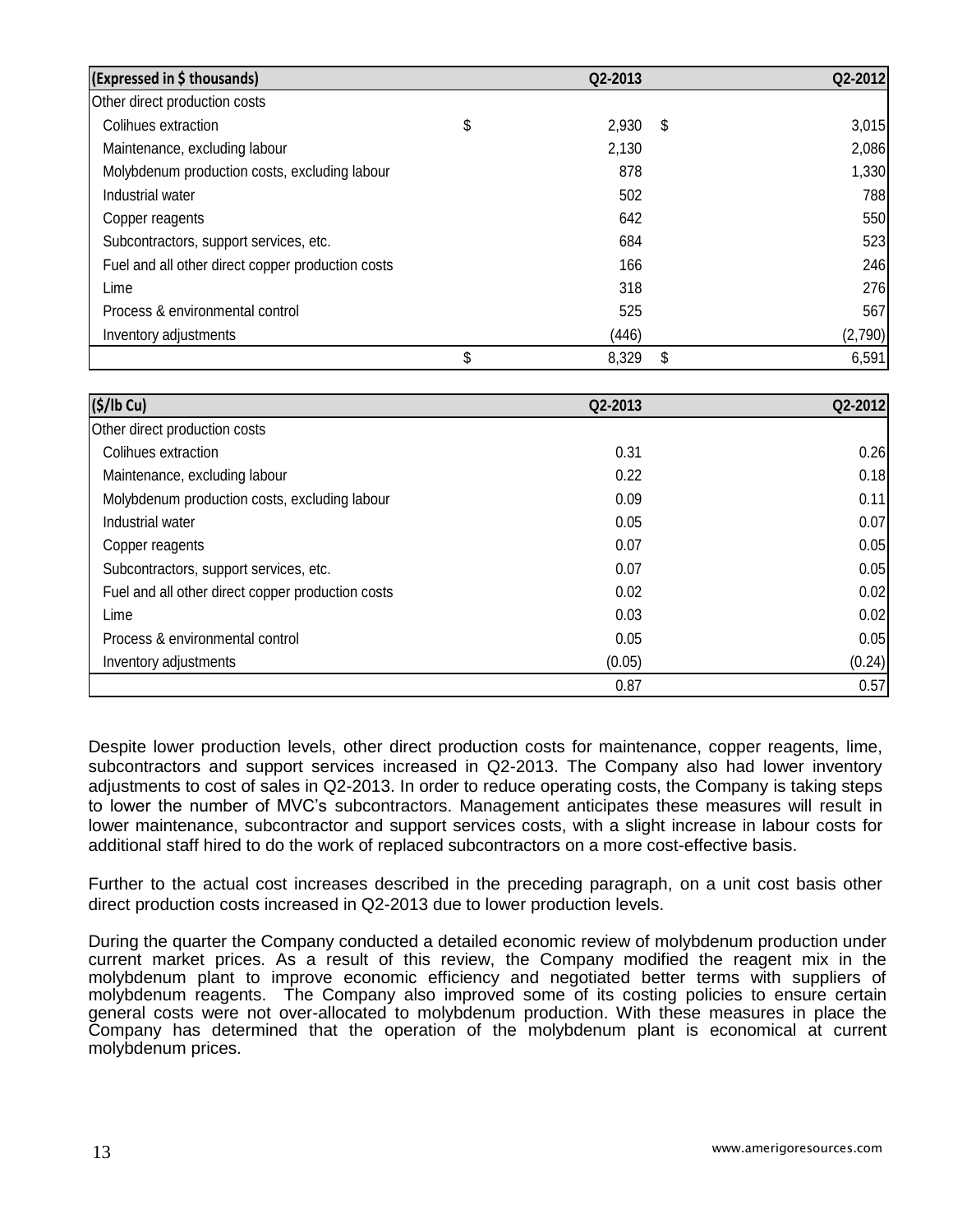The El Teniente royalty at \$7.3 million was 24% lower than in Q2-2012, due to lower production levels and lower average metal prices. Copper royalty costs on fresh tailings are calculated using the LME average price for copper for the month of delivery of the tailings, and invoiced by El Teniente in Chilean Pesos ("CLP") using the higher of either the "Dolar Acuerdo" or the "Dolar Observado" exchange rates. The effect of using the higher Dolar Acuerdo rates in Q2-2013 resulted in \$982,000 in increased royalty costs. From time to time the Company may enter into short term modifications to the legal structure of the royalty arrangements with El Teniente which, in the Company's view, does not change the substance of the underlying royalty arrangement.

Depreciation and amortization cost increased to \$4.5 million (Q2-2012: \$3.9 million), resulting from additions to MVC's asset base.

Administration expenses were \$1.2 million, compared to \$1.3 million in Q2-2012. Transportation costs were \$362,000 compared to \$437,000 in Q2-2012.

### **Other expenses**

Other expenses are costs not related to MVC's production operations, and totaled \$1.2 million both in Q2-2013 and Q2-2012, and are comprised of the following:

- General and administration expenses including office and general expenses of \$186,000 (Q2-2012: \$253,000), salaries, management and professional fees of \$418,000 (Q2-2012: \$371,000), royalties to related parties of (\$299,000) (Q2-2012: (\$30,000)) and share-based payments of \$21,000 (Q2- 2012: \$376,000). The cost of royalties to related parties includes actual royalty dividends to related parties (Q2-2013: \$154,000; Q2-2012: \$189,000) and changes in fair value, as the royalty is a derivative financial instrument (Q2-2013: (\$453,000); Q2-2012: (\$219,000).
- Other expenses including a foreign exchange expense of \$1 million (Q2-2012: \$411,000) and interest income and other gains of \$101,000 (Q2-2012: \$187,000). Foreign exchange gains or losses are recognized mostly in MVC and are due to fluctuations in the exchange rate of the Chilean peso (MVC's functional currency) to the US dollar, as MVC has monetary assets and/or liabilities denominated in US dollars.

### **Finance expense**

The Company recorded a finance expense of \$114,000 (Q2-2012: \$177,000) including interest charges of \$72,000 (Q2-2012: \$139,000), asset retirement obligation accretion cost of \$93,000 (Q2-2012: \$73,000) and changes in fair value of an interest rate swap of (\$51,000) (Q2-2012: (\$35,000)).

### **Taxes**

Income tax recovery was \$210,000 in Q2-2013 (Q2-2012: \$448,000), including income tax expense of \$49,000 (Q2-2012: recovery of \$648,000) in respect of changes to deferred income tax liabilities and current income tax of \$265,000 in MVC Generacion.

Deferred income tax results predominantly from the differences between the financial and tax carrying value of MVC's plant and equipment, calculated using Chile's corporate tax rate of 20%. Deferred tax liabilities do not represent income tax due in Chile on a current basis.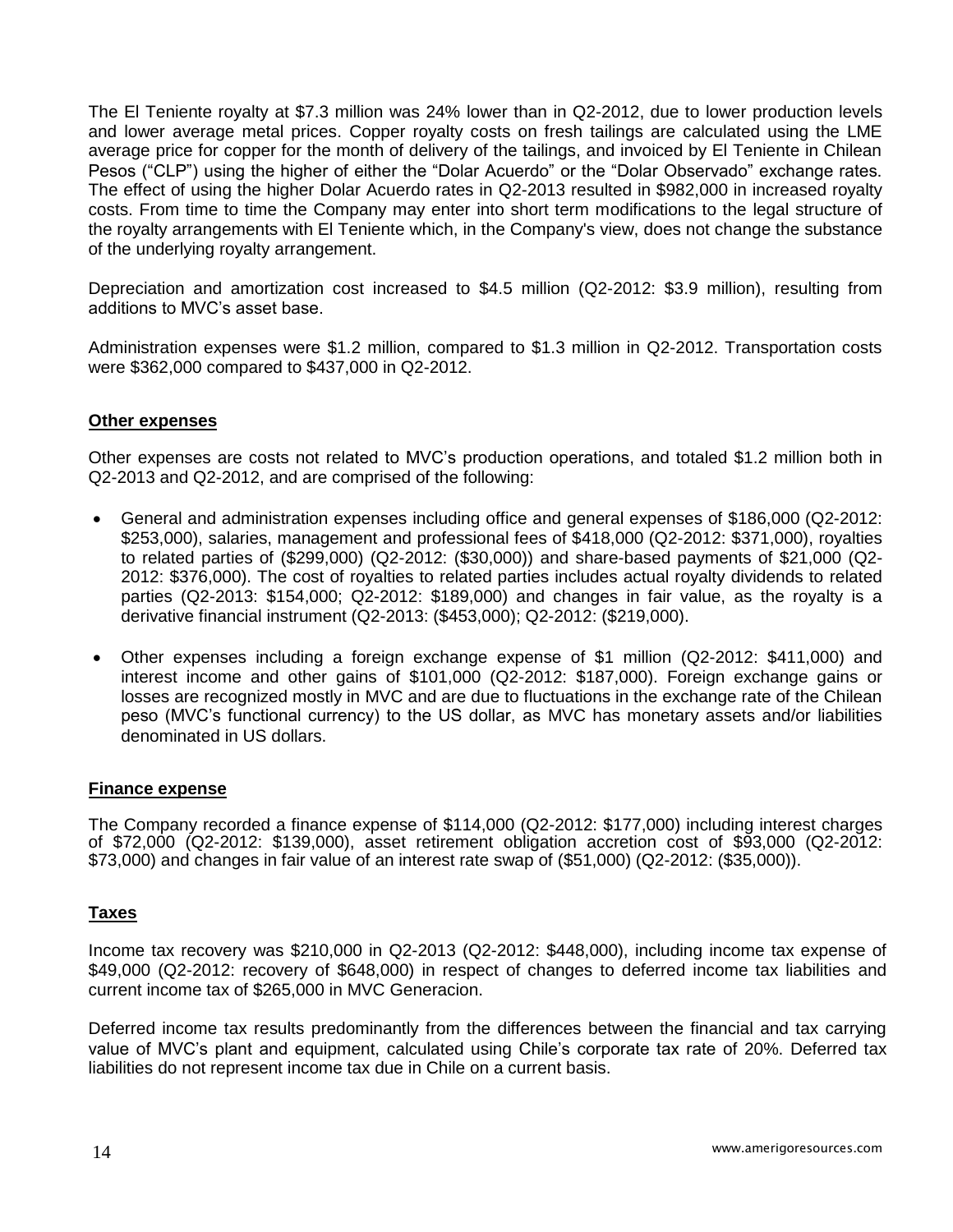## *F I N A N C I A L R E S U L T S – SIX MONTHS ENDED JUNE 30, 2013*

During YTD-2013 the Company posted a profit of \$2.4 million (\$0.01 per share), compared to profit of \$1.3 million (\$nil per share) YTD-2012.

The variance in financial performance between the two six-month periods is attributed mainly to an increase of \$2.3 million in gross profit in YTD-2013, resulting from lower cost of sales.

Revenue in YTD-2013 was \$74.6 million, 17% lower than YTD-2012 revenue of \$90.5 million, due to lower sales volume and lower metal prices.

Cost of sales was \$69.2 million, 20% lower than in YTD-2012 (\$87.5 million) due to lower production, lower El Teniente royalties and the effect of lower contractual power costs. Cash cost and total cost in YTD-2013 were \$2.10/lb and \$3.29/lb respectively, compared to \$2.39/lb and \$3.54/lb in YTD 2012.

Other expenses increased to \$1.9 million from \$1.2 million in YTD-2012, mainly from a \$1.3 million increase in foreign exchange expense caused by fluctuations in the exchange rate of the Chilean peso (MVC's functional currency) to the US dollar. This expense was mostly of an unrealized nature, as MVC has monetary assets and/or liabilities denominated in US dollars.

### *COMPARATIVE PERIODS*

The Company's financial statements are reported under IFRS issued by the IASB. The following tables provide highlights, extracted from the Company's financial statements, of quarterly results for the past eight quarters (unaudited):

|                                   | QE June 30, QE March 31, QE Dec. 31, QE Sept. 30, |        |          |          |
|-----------------------------------|---------------------------------------------------|--------|----------|----------|
|                                   | 2013                                              | 2013   | 2012     | 2012     |
|                                   |                                                   | S      | S        | -SI      |
|                                   |                                                   |        |          |          |
| Total revenue (thousands)         | 31,446                                            | 43.161 | 47,017   | 44,231   |
| Net (loss) profit (thousands)     | (837)                                             | 3,238  | (5, 311) | (4, 189) |
| Earnings (loss) per share         | (0.01)                                            | 0.02   | (0.03)   | (0.02)   |
| Diluted earnings (loss) per share | (0.01)                                            | 0.02   | (0.03)   | (0.02)   |

|                                   |         | QE June 30, QE March 31, QE Dec. 30, QE Sept. 30, |         |          |  |
|-----------------------------------|---------|---------------------------------------------------|---------|----------|--|
|                                   | 2012    | 2012                                              | 2011    | 2011     |  |
|                                   |         |                                                   | S       | \$I      |  |
|                                   |         |                                                   |         |          |  |
| Total revenue (thousands)         | 40,013  | 50,499                                            | 40,305  | 41,959   |  |
| Net (loss) profit (thousands)     | (1,002) | 2,310                                             | (3,645) | (1, 149) |  |
| (Loss) earnings per share         | (0.01)  | 0.01                                              | (0.02)  | (0.01)   |  |
| Diluted (loss) earnings per share | (0.01)  | 0.01                                              | (0.02)  | (0.01)   |  |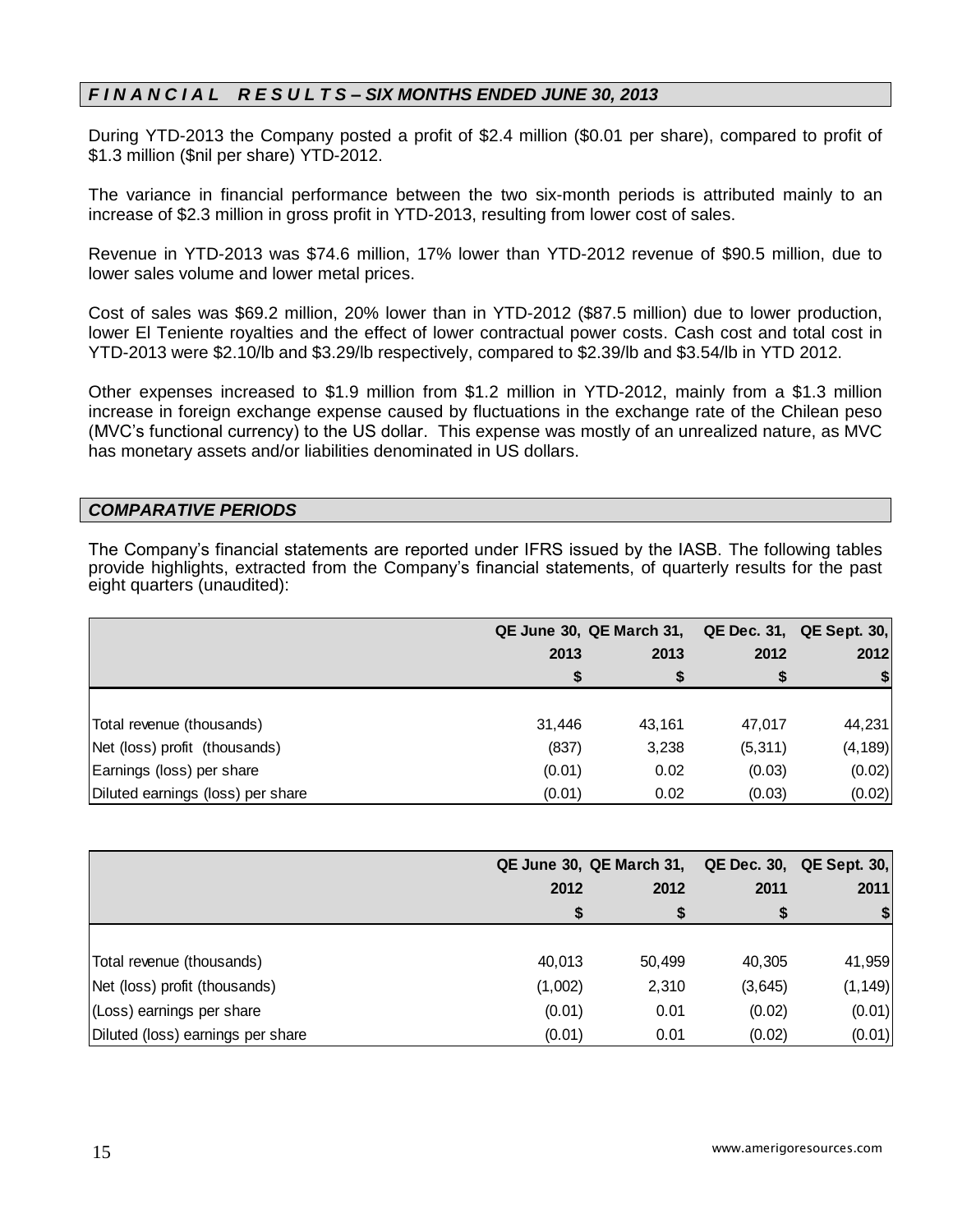Quarterly revenue variances result mostly from varying volumes of copper sales (a factor of quarterly production) and the Company's realized copper price (a factor of market price conditions). The Company's revenues are highly sensitive to these two variables, as summarized below:

|                                       | Q2-2013 | $Q1 - 2013$ | Q4-2012 | Q3-2012 | Q2-2012 | Q1-2012 | Q4-2011 | Q3-2011 |
|---------------------------------------|---------|-------------|---------|---------|---------|---------|---------|---------|
| Copper<br>sales <sup>1</sup>          | 9.44    | 12.48       | 13.71   | 13.02   | 10.76   | 14.08   | 12.42   | 10.80   |
| Company's<br>realized<br>çopper price |         |             |         |         |         |         |         |         |
|                                       | 3.40    | 3.52        | 3.52    | 3.52    | 3.74    | 3.55    | 3.40    | 3.93    |

 $1$  Million pounds of copper sold.

<sup>2</sup> Copper recorded price for the period before smelting and refining charges and settlement adjustments to prior quarters' sales.

Revenue was positively impacted by increases in copper production from Q3-2011 to Q1-2012. Copper sales in Q2-2012 were affected by an annual maintenance shutdown at El Teniente and MVC and by heavy rainfall, but recovered in Q3-2012 and Q4-2012. In Q1-2013, copper sales were affected by lower grades and in Q2-2013 sales volume was negatively impacted by challenging mining conditions, particularly for old tailings, and annual maintenance shutdowns.

In addition to revenue variances, the Company's quarterly results in the most recent eight quarters were also affected by higher or lower cost of sales:

|                                           | Q2-2013 | $Q1 - 2013$ | Q4-2012 | Q3-2012 | Q2-2012 | Q1-2012 | Q4-2011 | Q3-2011 |
|-------------------------------------------|---------|-------------|---------|---------|---------|---------|---------|---------|
| Cost<br>sales<br>οt                       | 31,203  | 38,037      | 49,107  | 46,285  | 40,092  | 47,367  | 43.264  | 38,815  |
| Unit cost of<br>$\int$ sales <sup>2</sup> | 3.27    | 2.96        | 3.62    | 3.64    | 3.47    | 3.41    | 3.58    | 3.53    |

 $\frac{1}{6}$  Thousands of dollars, includes royalties to El Teniente.

<sup>2</sup> Cost of sales over copper of pounds produced.

Cost of sales is affected by production levels, input costs (particularly power costs) royalty costs and copper prices. In Q3-2012, cost of sales was impacted by bonuses of \$4.6 million paid to MVC workers on the signing of a four-year union agreement. In Q4-2012, cost of sales was higher due to increased El Teniente royalty costs. Cost of sales decreased considerably in Q1-2013 due to the change in the Company's current power contract (as described in other sections of this MD&A), but unit cost of sales increased in Q2-2013 as a result of lower production levels.

### *LIQUIDITY and CAPITAL RESOURCES*

#### **Cash Flow from Operations**

The Company used cash of \$4.7 million (3¢ per share) from operations, compared to \$270,000 (nil¢ per share) in Q2-2012.

Excluding the effect of changes in working capital accounts and payments of long-term employee benefits, the Company generated cash of \$4.1 million, compared to \$3.6 million in Q2-2012.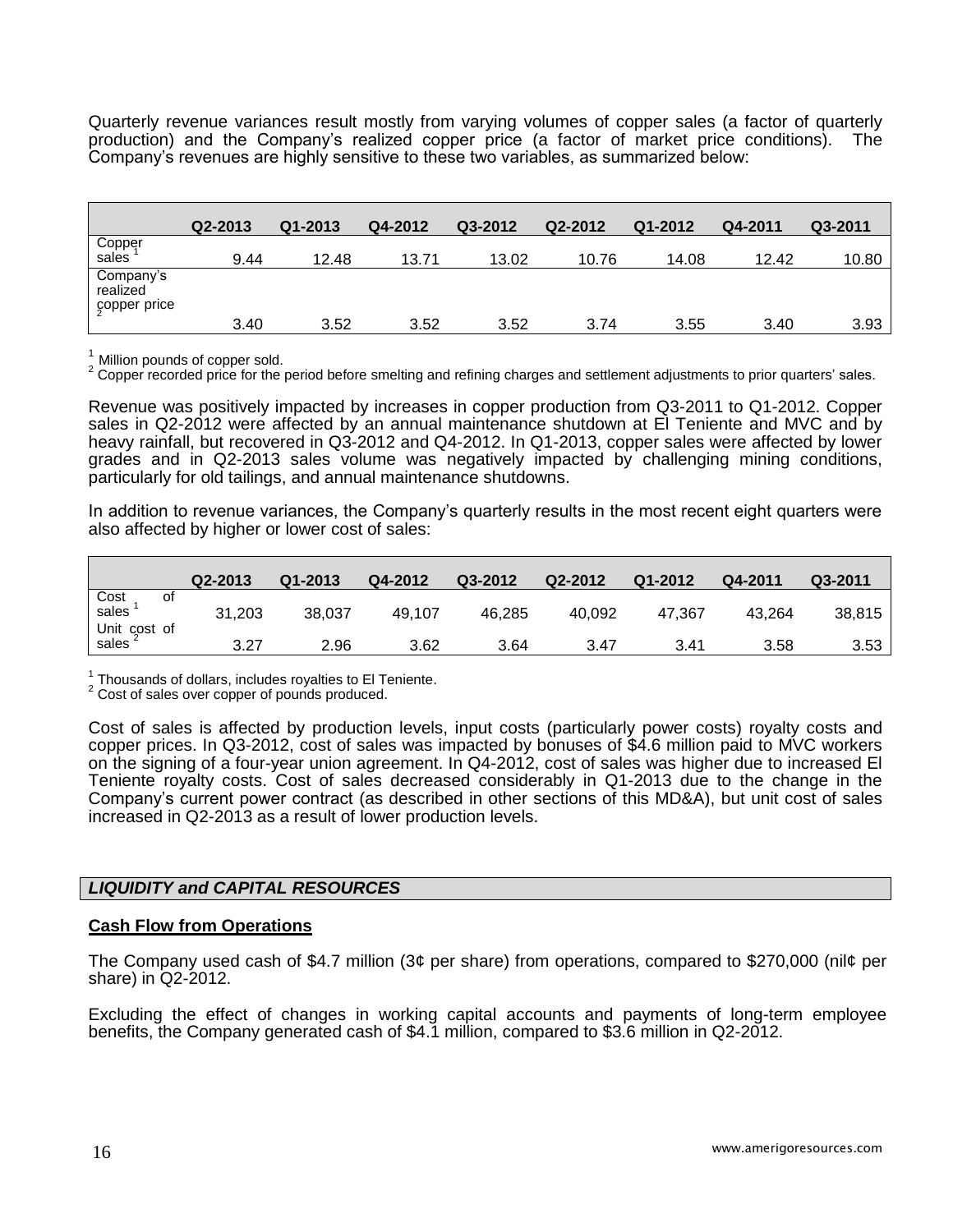### **Cash Flow from Financing Activities**

Cash used in financing activities was \$993,000, compared to \$4.2 million in Q2-2012,

In Q2-2013 the Company made bank loan repayments of \$993,000, (Q2-2012: \$842,000).

The volatility in copper prices and the Company's lower than anticipated projected production for 2013, adversely affected projected 2013 financial performance In light of these circumstances the board of directors decided that it prudent to defer a decision on the Company's dividend payment until Q3-2013.

In Q2-2012, Amerigo declared a semi-annual dividend of Cdn\$0.02 per share, for total dividend payments of \$3.4 million.

### **Cash Flow from Investing Activities**

In Q2-2013, the Company used cash of \$3.7 million for payments of capital expenditures, compared to \$7.7 million in Q2-2012.

In Q2-2013 MVC incurred Capex for expansion of old tailings extraction capacity, and on engineering and permitting for the Cauquenes project.

### **Liquidity and Financial Position**

The Company's cash and cash equivalents of \$3.9 million at June 30, 2013 were lower than \$9.3 million at December 31, 2012, but the Company had working capital of \$1.3 million at June 30, 2013 compared to a working capital deficiency of \$4.9 million at December 31, 2012.

In Q2-2012, two of the Company's Chilean subsidiaries repaid two outstanding bank loans. At June 30, 2013, the Company had no outstanding bank debt.

In July 2011, MVC entered into an agreement with a Chilean bank to secure a revolving working capital line of credit for up to \$20 million or its equivalent in CLP (the "Line of Credit"). The Line of Credit has a term to July 4, 2014. For borrowings in CLP, this loan provides for interest at a variable rate of the Chilean Tasa Activa Bancaria ("TAB") plus an applicable margin, and for borrowings in US dollars provides for interest at a variable rate of LIBOR-30 days plus applicable margin. Current borrowing rates would be 0.56% per month on CLP draws and 0.1425% per month on US dollar draws. The Line of Credit contains covenants requiring MVC to meet minimum quarterly equity, debt to equity and maximum debt ratios. MVC was in compliance with these covenants at June 30, 2013. No funds have been drawn on this line of credit.

Management believes the Company will be able to meet its operational obligations as they come due for at least the next 12 months.

The Company operates in a cyclical industry where levels of cash flow have historically been correlated to market prices for commodities. Despite these short-term liquidity challenges, MVC is a valuable longlife asset. El Teniente, the source of MVC's feed material, is the world's largest underground copper mine with remaining ore reserves expected to last decades. MVC's current contract with El Teniente runs to 2021. See *Subsequent Events* and *Cauquenes Expansion.*

The Company's long-term liabilities (severance provisions, long-term portion of royalties to related parties measured at fair value, asset retirement obligation and deferred income tax liability) at June 30, 2013 were \$30.6 million (December 31, 2012: \$32.5 million).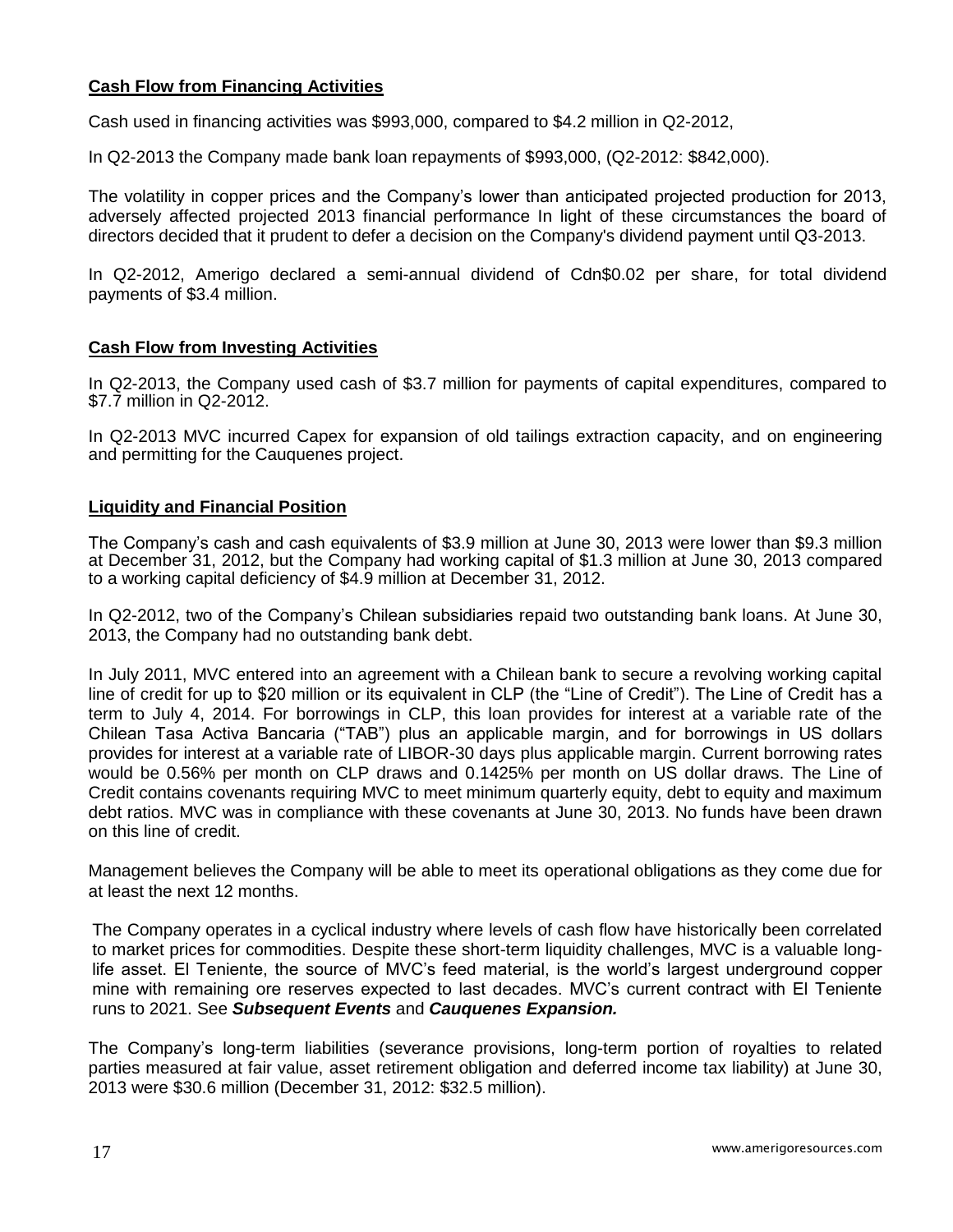### **Impairment Analysis**

As at June 30, 2013, management of the Company determined that the decline in the Company's share price constituted an impairment indicator, and completed an impairment assessment for MVC that included a fair value less costs to sell determination.

Key assumptions incorporated in the impairment model included the following:

- Copper prices (\$/lb): 2013: \$3.30; 2014: \$3.19: 2015: \$3.20; 2016: \$3.08: 2017 to 2037: \$2.95
- Power costs (excluding benefit from self-generation): From 2013 to 2017 costs are per contractual estimates (2013: \$0.0920/kWh, 2014: \$0.1039/kWh, 2015: \$0.1069/kWh, 2016: \$0.1093/kWh, 2017: \$0.1112/kWh). From 2018 to 2037: estimated at \$0.1200/kWh
- Operating costs based on historical costs incurred and estimated forecasts
- Production volume and recoveries as indicated in MVC's mining plan to from 2013 to 2037, including processing of fresh tailings and old tailings from the Colihues and Cauquenes deposits
- Extension of the existing contracts with El Teniente to 2037
- Discount rate: 9% after tax rate

Management's impairment evaluation did not result in the identification of an impairment loss as of June 30, 2013. Although management believes the estimates applied in these impairment assessments are reasonable, such estimates are subject to significant uncertainties and judgments. Sensitivities to changes in estimated operating costs, particularly estimated power costs beyond MVC's current power contracts could trigger an impairment which could be material.

### **Investments**

At June 30, 2013, Candente Copper Corp. ("Candente Copper"), a company listed on the TSX, had a closing share price of Cdn\$0.21 and the fair value of the Company's approximately 5% investment in Candente Copper was \$1.16 million. During the six months ended June 30, 2013, the Company recorded other comprehensive loss of \$940,000 (six months ended June 30, 2012: other comprehensive loss of \$2.3 million) for the changes in fair value of this investment.

At June 30, 2013, Los Andes Copper Ltd. ("Los Andes"), a Company listed on the TSX Venture Exchange, had a closing share price of Cdn\$0.23, and the fair value of the Company's approximately 5% investment in Los Andes was \$1.75 million. During the six months ended June 30, 2013, the Company recorded other comprehensive income of \$197,000 (six months ended June 30, 2012: other comprehensive loss of \$323,000) for the changes in the fair value of this investment.

At June 30, 2013, Candente Gold Corp. ("Candente Gold"), a company listed on the TSX, had a closing share price of Cdn\$0.08, and the fair value of the Company's approximately 3% investment in Candente Gold was \$164,000. Management fully-wrote off the Company's investment in Candente Gold at June 30, 2013, recording other comprehensive loss of \$260,000 in the process. During the six months ended June 30, 2012, the Company recorded other comprehensive loss of \$139,000 for the changes in the fair value of this investment.

At June 30, 2013, Cobriza Metal Corp. ("Cobriza"), a company listed on the TSX Venture Exchange, had a closing share price of Cdn\$0.055, and the fair value of the Company's approximately 4% investment in Cobriza was \$61,000. Management fully wrote-off the Company's investment in Cobriza at June 30, 2013, recording other comprehensive loss of \$71,000 in the process. During the six months ended June 30, 2012, the Company recorded other comprehensive loss of \$17,000 for the changes in the fair value of this investment.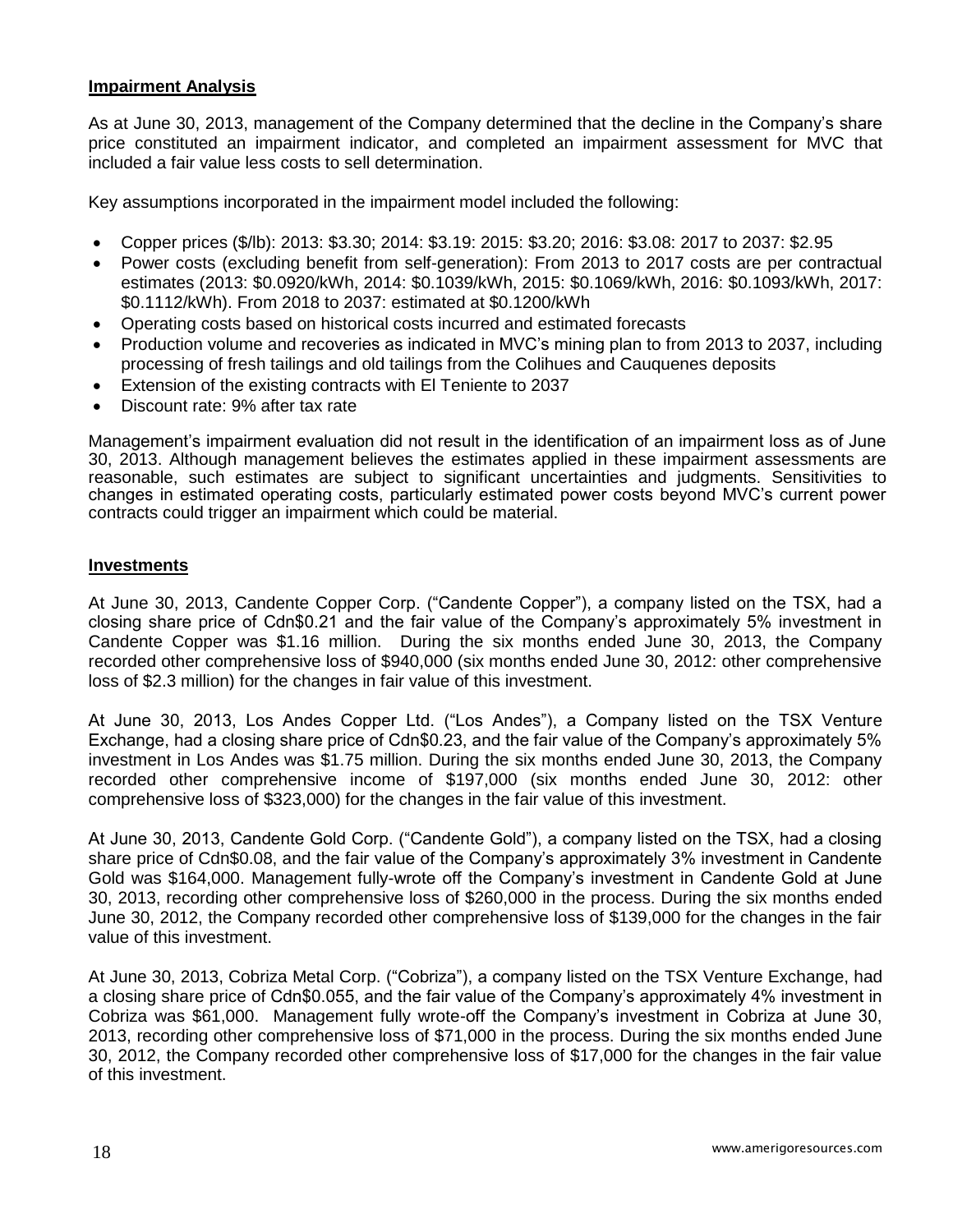### *OUTLOOK*

The following are forward looking statements. Please refer to *Cautionary Statement of Forward Looking Information* on page 22 of this MD&A, where we list the material risk factors that could cause actual results to differ from these forward looking statements. The Company has arrived at these Forward Looking Statements based on MVC's actual operating results YTD-2013 and production and operational projections for the remainder of 2013.

Management continues to anticipate that 2013 production will be at the lower end of its guidance of 45 to 50 million pounds of copper and approximately 700,000 pounds of molybdenum. As a result of a slide in the Colihues working area and consequent change in mine plan, Colihues extraction rates and grades have been negatively affected but are expected to improve in the second half of the year.

Cost reductions were implemented at MVC at the end of Q2-2013. Cash cost continues to be projected to be between \$1.95/lb and \$2.15/lb in 2013, mainly as a result of the change in MVC's power contract from a variable to a fixed rate.

Excluding the Cauquenes project, 2013 Capex at MVC is estimated to be approximately \$7.2 million. Capex for Cauquenes engineering and permitting in 2013 is estimated to be \$2.4 million.

### *SUBSQUENT EVENTS*

Subsequent to June 30, 2013, the Company received official notice that the board of directors of Codelco has approved the major terms of an agreement between Codelco's El Teniente Division and MVC, granting MVC the rights to process the historic tailings in the Cauquenes deposit located near MVC's plant and extending the fresh tailings contract to 2037.

### See *Cauquenes Expansion.*

#### *CAUQUENES EXPANSION*

As referred to in *Subsequent Events*, above, the Codelco board has approved the major terms of an agreement granting MVC the rights to process historic tailings from the Cauquenes deposit (located south of MVC's plant) and extending the fresh tailings contract to 2037. The Company anticipates receiving final environmental and regulatory approval for the project within the next several months, during which time the Company and El Teniente will work together to finalize the details of the formal agreement.

In accordance with the terms of the approved agreement, copper production from Cauquenes will be subject to a sliding scale royalty for LME prices from \$1.95 to \$5.50/lb, with a base rate of 16% that will vary with the copper price. It is anticipated that there will be an adjustment mechanism in the formal agreement for prices outside of the LME price range for the Cauquenes royalty. The fresh tailings royalty will also be changed to a sliding scale and modified to remove punitive "dolar acuerdo – dolar observado" exchange rate provisions. The base rate for the fresh tailings royalty will be 13.5%, and the threshold increased from \$0.80/lb to \$1.95/lb, the same minimum level as that for the Cauquenes royalty. The minimum price level for paying royalties is based on MVC's operating costs, including depreciation and financing costs, and will be adjusted to MVC's actual costs one year after Cauquenes is in full production. The parties will meet and review the cost and royalty structure if and when MVC's cost structure changes significantly. The formal agreement is expected to contain provisions allowing Codelco to purchase MVC's operations at certain predetermined times based on their future net present value.

The Company is currently in advanced discussions to obtain project financing.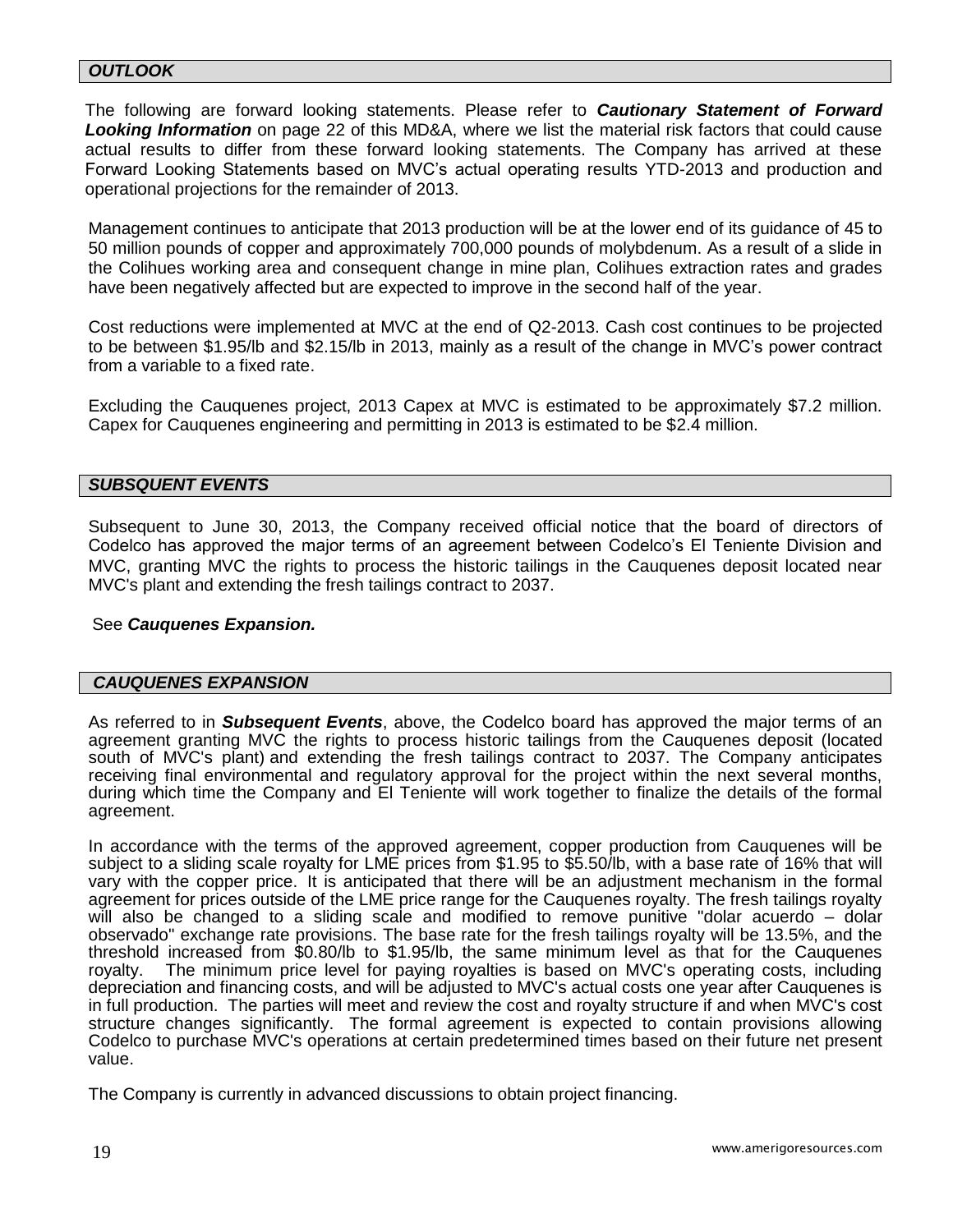### **Transactions with Related Parties**

a) Non-controlling interests

Amerigo holds its interest in MVC through Amerigo International Holdings Corp. ("Amerigo International").

Amerigo International is wholly-owned by Amerigo except for certain outstanding Class A shares which are owned indirectly by Amerigo's President and CEO, an associate of the President and CEO, a former director of Amerigo and an associate of that former director. The Class A shares were issued as part of a tax-efficient structure for the payment of the royalty (the "Royalty") granted in exchange for the transfer to the Company of an option to purchase MVC.

In accordance with the articles of Amerigo International, the holders of the Class A shares are not entitled to any dividend or to other participation in the profits of Amerigo International, except for a total royalty dividend, if declared by the directors of Amerigo International, in an amount equal to the amount of the Royalty.

The Royalty is calculated as follows:

- \$0.01 for each pound of copper equivalent produced from El Teniente tailings by MVC or any successor entity to MVC if the price of copper is under \$0.80, or
- \$0.015 for each pound of copper equivalent produced from El Teniente tailings by MVC or any successor entity to MVC if the price of copper is \$0.80 or more.

The Royalty is a derivative financial instrument. This liability is measured at fair value, with changes in fair value recorded in profit for the period. The fair value of the liability at June 30, 2013 was \$5.4 million (December 31, 2012: \$6 million), with a current portion of \$695,000 (December 31, 2012: \$731,000) and a long-term portion of \$4.8 million (2012: \$5.3 million).

The Royalty is paid as a royalty dividend on the Class A shares of Amerigo International. During the six months ended June 30, 2013, royalties totaling \$360,000 were paid or accrued to the Amerigo International Class A shareholders (2012: \$412,000). At June 30, 2013, \$61,000 of this amount remained outstanding (December 31, 2012: \$71,000).

b) Directors' fees and remuneration to officers

During the six months ended June 30, 2013, the Company paid or accrued \$426,000 in salaries and fees to companies associated with certain directors and officers of Amerigo (2012: \$361,000).

Management fees are paid to the below noted companies owned by executive officers and directors, as follows:

- Zeitler Holdings Corp. Controlled by Dr. Klaus Zeitler, President and CEO of Amerigo
- Michael J. Kuta Law Corporation Controlled by Michael Kuta, General Counsel and Corporate Secretary of Amerigo.
- Delphis Financial Strategies Inc. Controlled by Aurora Davidson, CFO of Amerigo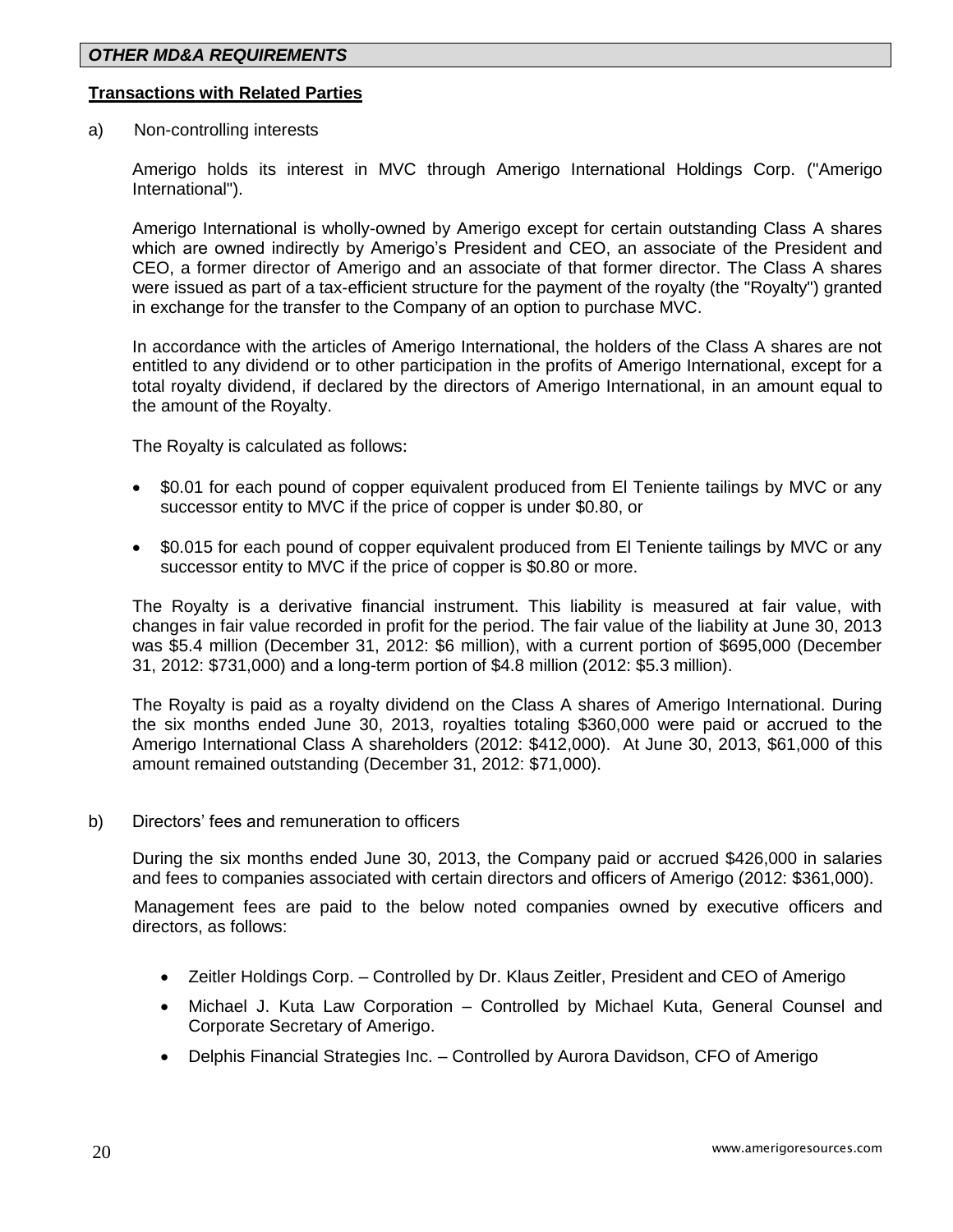In the same period, Amerigo paid or accrued \$134,000 in directors' fees to independent directors (Q2-2012: \$111,000). In Amerigo's consolidated financial statements directors' fees and remuneration to officers are categorized as salaries, management and professional fees. At June 30, 2013, an aggregate amount of \$11,000 was due to directors and officers for directors' fees and reimbursement of expenses (2012: \$3,000). These transactions were in the ordinary course of business and measured at the exchange amounts agreed to by the parties.

In the six months ended June 30, 2013, no options were granted to directors and officers of the Company (2012: 3.8 million options).

- c) As of June 30, 2013 one of Amerigo's officers acted as an officer and another as a director of Nikos Explorations Ltd., a company over which Amerigo exercises significant influence.
- d) As of June 30, 2013 two of Amerigo's officers acted as officers and one of Amerigo's directors acted as a director of Los Andes Copper Ltd., a company in which Amerigo holds an investment.

### **Critical Accounting Estimates**

Estimates and judgments are continually evaluated and are based on historical experience and other factors, including expectations of future events that are believed to be reasonable under the circumstances.

In preparing these condensed consolidated interim financial statements, the Company makes estimates and assumptions concerning the future. The resulting accounting estimates will, by definition, seldom equal the related actual results. The estimates and assumptions that have a significant risk of causing a material adjustment to the carrying amounts of assets and liabilities within the next financial year are addressed below.

a) Useful Life of Assets

As at June 30, 2013, the contract with El Teniente has been estimated to terminate as of December 31, 2021, the date of termination of the fresh tailings contract. As all of MVC's assets are used to process both fresh and old tailings, the useful lives of MVC's assets have been determined based on their estimated economic life, not to exceed December 31, 2021. The remaining life of this contract will change in future due to the changes in MVC's contractual arrangements with Codelco referred to in *Cauquenes Expansion*, above.

b) Asset Retirement Obligation ("ARO")

The Company assesses its provision for ARO annually and fair values the liability at the end of each reporting year, using the current risk-free discount rates. The ARO results from the obligation to remove property and equipment upon the termination of the El Teniente contract and from environmental regulations set by Chilean authorities. AROs include costs related to MVC's plant and equipment. The ARO is a critical accounting estimate for the Company. There are significant uncertainties related to the ARO and the impact on the financial statements could be material. The eventual timing and costs of the ARO could differ from current estimates. The main factors that could cause expected ARO cash flows to change include changes to laws and legislation and the addition of new plant and equipment.

At June 30, 2013, the future value of the provision for ARO was determined using an estimated annual inflation rate of 3.5%, a risk premium estimated at 7% and discounted at the risk-free rate of 5.33%.

c) Exploration and Evaluation Assets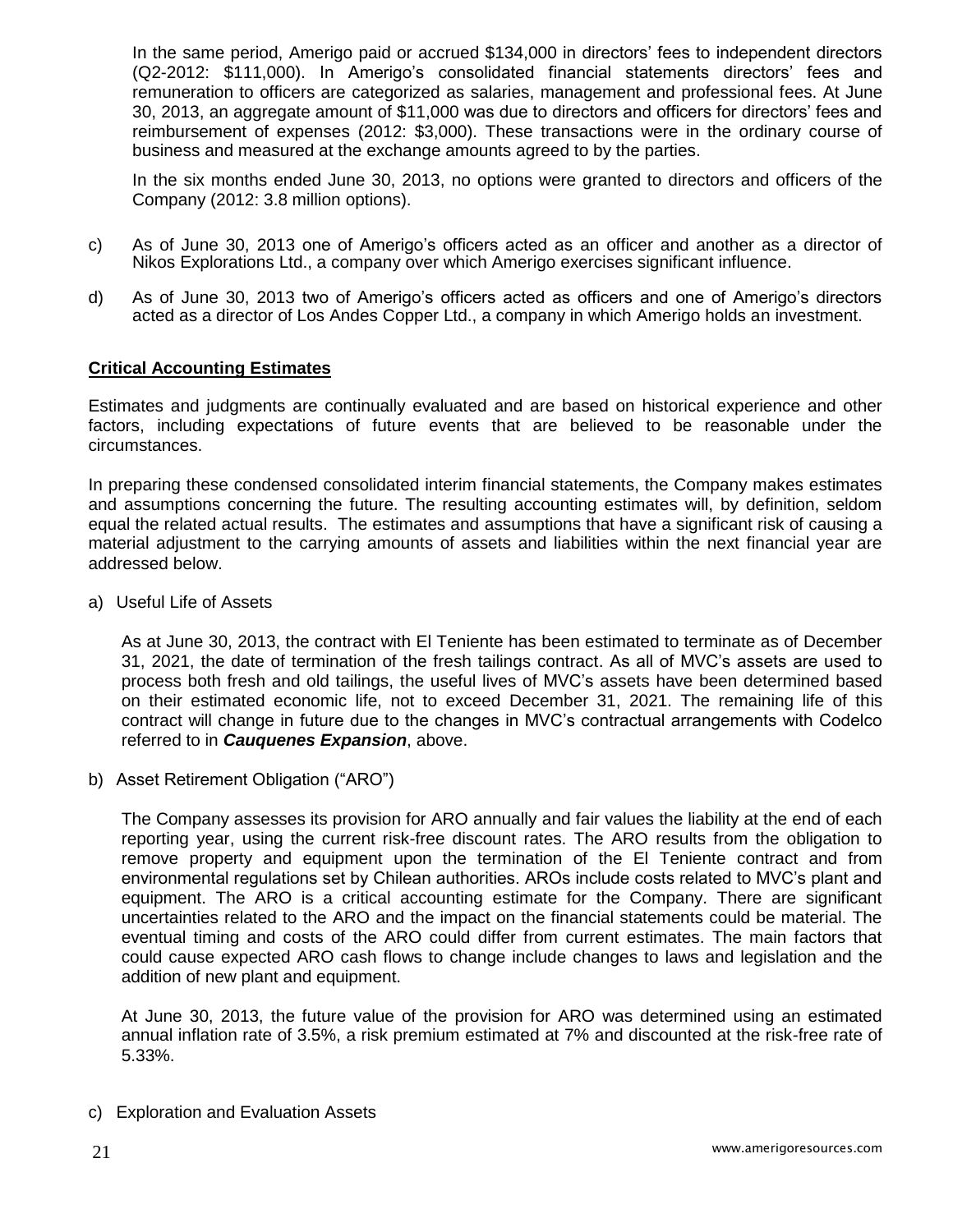The application of the Company's accounting policy for exploration and evaluation expenditures requires judgment in determining whether economic benefits are likely to arise from future processing operations. The deferral policy requires management to make certain estimates and assumptions about future events or circumstances, in particular whether an economically viable processing operation can be established. Estimates and assumptions made may change if new information becomes available. If, after expenditures are capitalized, information becomes available suggesting that the recovery of expenditures is unlikely, the amount capitalized is written off in the statement of comprehensive income in the period when the new information becomes available.

### d) MVC Mine Plan Estimates

MVC mine plant estimates quantify the amount of copper and molybdenum concentrates that can be produced by MVC under its agreements with El Teniente. The production estimate is prepared by members of MVC management. Changes in production estimates may impact the property, plant and equipment impairment analysis, amortization of intangible assets and valuation of royalties to related parties.

### **Internal Controls over Financial Reporting ("ICFR")**

Management is responsible for establishing and maintaining adequate ICFR. Any system of ICFR, no matter how well designed, has inherent limitations. Therefore, even those systems determined to be effective can provide only reasonable assurance with respect to financial statement preparation and presentation. There were no material changes in the Company's ICFR during the quarter ended June 30, 2013.

### **Other**

As of August 1, 2013, Amerigo has outstanding 172,290,344 common shares and 11,265,000 options (exercisable at prices ranging from Cdn\$0.31 to Cdn\$1.32 per share).

Additional information, including the company's most recent Annual Information Form, is available on SEDAR at [www.sedar.com.](http://www.sedar.com/)

### **Cautionary Statement on Forward Looking Information**

This MD&A contains certain forward-looking information and statements as defined in applicable securities laws (collectively referred to as "forward-looking statements"). These statements relate to future events or our future performance. All statements other than statements of historical fact are forward-looking statements. The use of any of the words "anticipate", "plan", "continue", "estimate", "expect", "may", "will", "project", "predict", "potential", "should", "believe" and similar expressions is intended to identify forward-looking statements. These statements involve known and unknown risks, uncertainties and other factors that may cause actual results or events to differ materially from those anticipated in such forward-looking statements. These statements speak only as of the date of this MD&A. These forward-looking statements include but are not limited to, statements concerning:

- forecast production and operating costs;
- our strategies and objectives;
- our estimates of the availability of tailings and the quantity and quality of our mine plan estimates;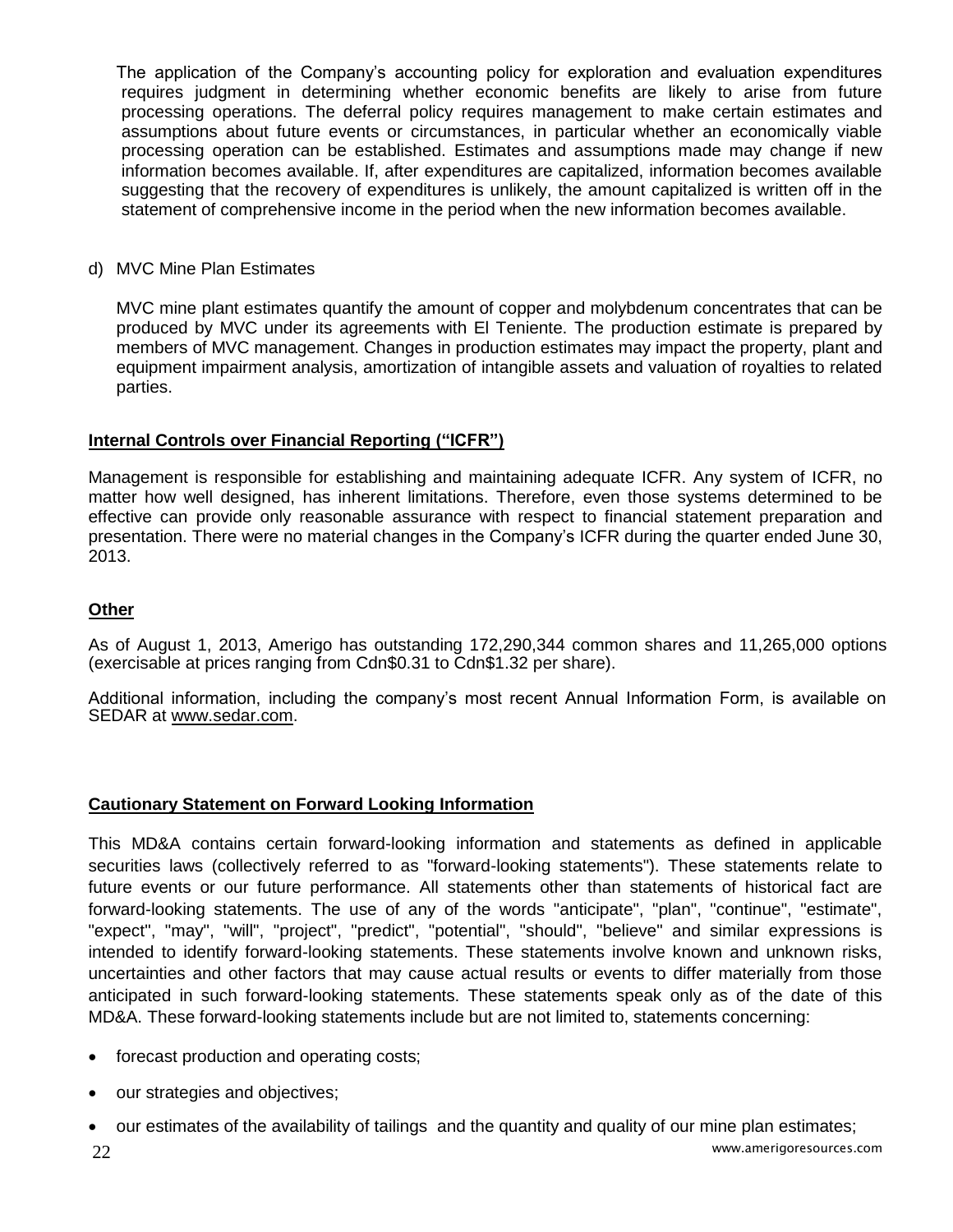- prices and price volatility for copper and other commodities and of materials we use in our operations;
- the demand for and supply of copper and other commodities and materials that we produce, sell and use;
- sensitivity of our financial results and share price to changes in commodity prices;
- our financial resources;
- interest and other expenses;
- domestic and foreign laws affecting our operations;
- our tax position and the tax rates applicable to us;
- decisions regarding the timing and costs of construction and production with respect to, and the issuance of, the necessary permits and other authorizations required for our expansion projects, including the expansion for the Cauquenes tailings deposit;
- the production capacity of our operations, our planned production levels and future production;
- potential impact of production and transportation disruptions;
- our planned capital expenditures and estimates of asset retirement obligations and other costs related to environmental protection;
- our future capital and production costs, including the costs and potential impact of complying with existing and proposed environmental laws and regulations in the operation and closure of our operations;
- our financial and operating objectives;
- our environmental, health and safety initiatives;
- the outcome of legal proceedings and other disputes in which we may be involved;
- the outcome of negotiations concerning treatment charges and royalties;
- our dividend policy; and
- general business and economic conditions.

Inherent in forward-looking statements are risks and uncertainties beyond our ability to predict or control, including risks that may affect our operating or capital plans; risks generally encountered in the permitting and development of mineral projects such as unusual or unexpected geological formations, unanticipated metallurgical difficulties, delays associated with permit appeals, ground control problems, adverse weather conditions, process upsets and equipment malfunctions; risks associated with labour disturbances and availability of skilled labour and management; fluctuations in the market prices of our principal commodities, which are cyclical and subject to substantial price fluctuations; risks created through competition for mining projects and properties; risks associated with lack of access to markets; risks associated with availability of tailings and mine plan estimates; risks posed by fluctuations in exchange rates and interest rates, as well as general economic conditions; risks associated with environmental compliance and changes in environmental legislation and regulation; risks associated with our dependence on third parties for the provision of critical services; risks associated with non-performance by contractual counterparties; title risks; social and political risks associated with operations in foreign countries; risks of changes in laws affecting our operations or their interpretation, including foreign exchange controls; and risks associated with tax reassessments and legal proceedings.